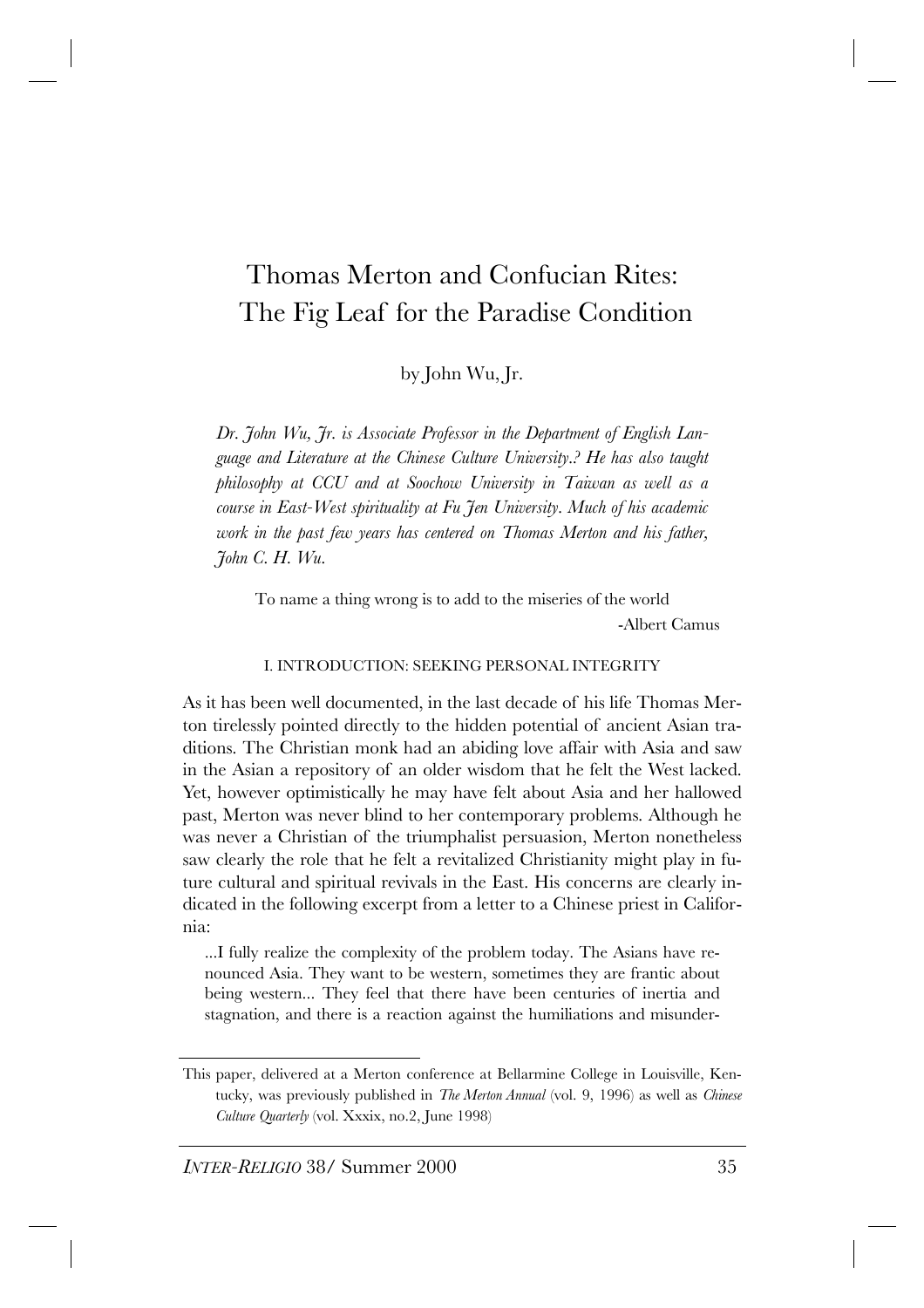standings of colonialism, calling for a defeat of the west at its own technological game. All this is dangerous but inevitable. Christianity of course has a crucial part to play in saving all that is valuable in the east as well as in the west. (*Road to Joy*, p. 323)

Elsewhere, Merton appears to be echoing Mahatma Gandhi when he writes that Western man "is communicating his spiritual and mental sickness to men of the East. Asia is greatly tempted by the violence and activism of the West and is gradually losing hold of its traditional respect for silent wisdom." (see "Honorable Reader," Preface to Japanese edition of *Thoughts in Solitude*, p. 115)<sup>1</sup>

Merton's writings on the East show a boundless concern for nearly anything Asian. Many of his later writings and talks to his novices centered around Zen Buddhism, philosophical Taoism and Sufism. I will examine an interest of Mertonís which up to now few Mertonian scholars have dealt with, notably, *Ju Chia*, or Confucianism. I will show that Merton was able to see in Confucianism a dimension much overlooked until very recent decades. His essay "Classic Chinese Humanism," in *Mystics and Zen Masters*, along with my father's work on Confucius and Mencius, initially opened my eyes to Confucianism as an exceptional philosophy of the person aimed at social and political harmony and anchored solidly on an idea of ritual whose function is to disclose the dimension of the sacred in human society. To Merton, the main thrust of the thought of Confucius and Mencius (the latter, the greatest Confucian after the Master himself) lay in recovering one's humanity and in restoring the order of things as they are; this, in fact, meant the recovery of what he called the "paradise condition," which we shall also examine.

In an enlightening tape appropriately titled "The Search for Wholeness," Merton the novice master attempts to connect scriptural writings with the basic concerns of Confucius. The American monk enlists his unique perspective by cutting through the hard-crusted, centuries-old paraphernalia surrounding the much-maligned old sage of China. He says,

The philosophy of Confucius aims at developing the person in such a way that he is a superior person. But what do you mean "superior"? It's not that he is a superman or any of this kind of nonsense, and it is not at all that he stands out over other people by winning...Confucius doesn't have a philosophy on how to be a winner...In contrast, the superior man in Confucius is the self-sacrificing man, the man who is formed in such a way that he knows how to give himself..., that in giving himself, he realizes himself.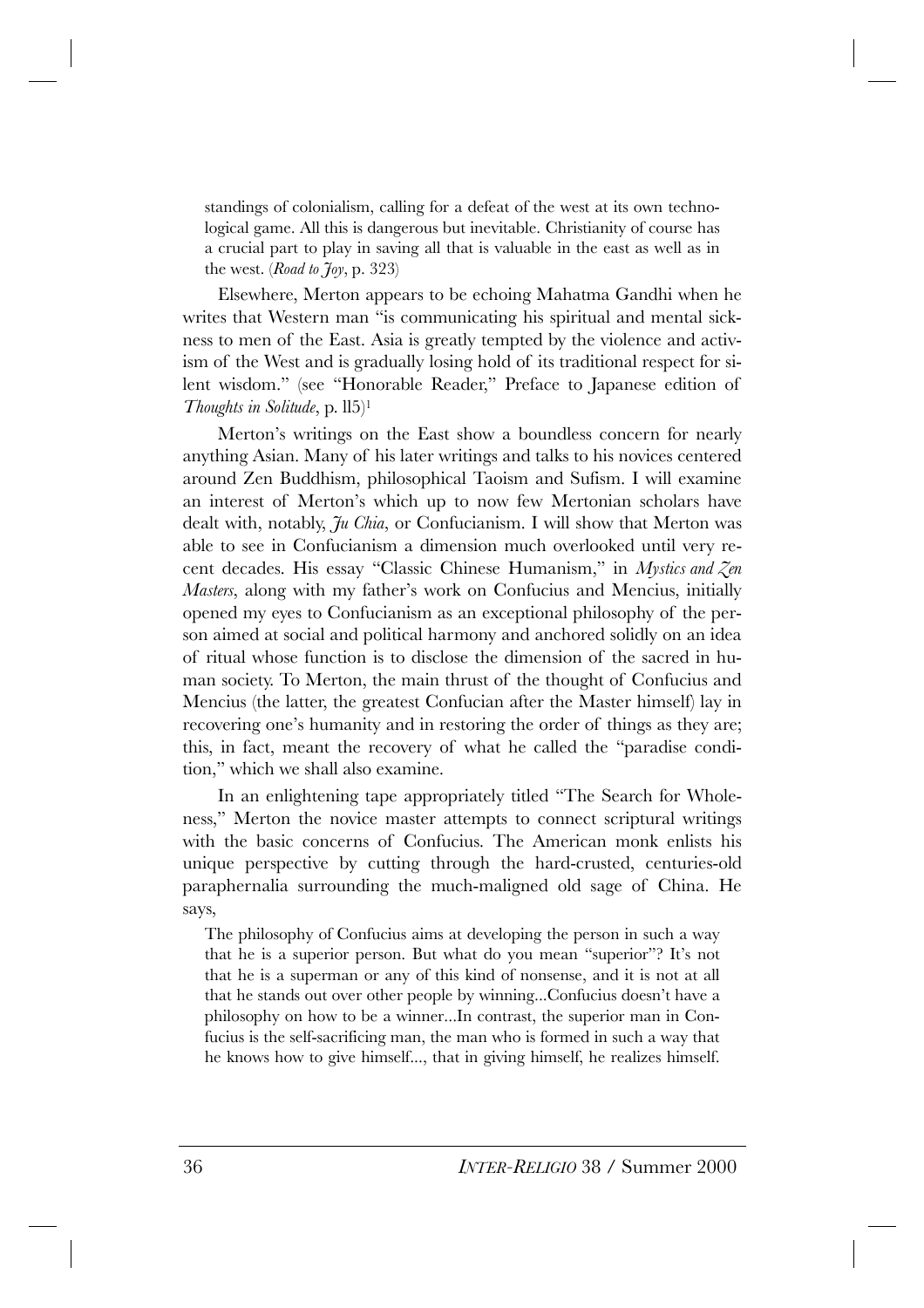This is what Confucius discovered, and this is a great discovery...This is just as fundamental as anything can be. (*Merton AA2370*, Side Two)

He goes on to say that Confucian love (*jen*), which we may also call *humanheartedness* or *benevolence*, implies full identification with and empathy for others. The proper carrying out of Confucian ritual or *li* (Merton, given his own experience as a monastic, understandably prefers the word liturgy) would in fact express the reality of humankind's relationship to the universe, in which we are given the insight into the way the universe is constructed; this is acted out in liturgy in both the sacred and secular realms, whose demarcation in fact is inseparable. Elsewhere in this same suggestive talk, Merton compares (if not actually raises) Confucian *li* to Christian notions of sanctification and sacramentality.

Merton then suggests that the basic Confucian virtues (which include righteousness and wisdom) resemble what he colloquially calls the "Benedictine setup" traditionally based on an elaborate structure of formal relationships whose ultimate goal is the "fully-developed personality." In fact, he hints that if monks live according to these basic principles, they will become complete persons. He does not elaborate as to whether he means "complete person" in the Confucian or Christian sense, or even if such a distinction ought to be entertained. Merton says the importance of Confucian wisdom is that it makes everything interior so that when one loves it is because

that is the way to be...This is based on a vision of reality...and this means really a kind of contemplation of reality, a *contemplative* awareness of the way things are. And this manifests itself in liturgy because a person knows how to express himself in liturgy (since it is something learned and/or handed down to him). *His liturgy is an expression of...love*. (Emphasis added)

 To the monk of Gethsemani, the Confucian vision of reality is ìcontemplative awarenessî because he sees in it a pre-ordained *wholeness* imprinted indelibly in the heart of the person at birth. Further, it is this deeply ingrained sense of wholeness, this sense of oneness of life that informs the Confucian man's relationships with others and with heaven. The true Confucian never goes through ritualistic movements merely to fulfill personal and social duties: rather, personal fulfillment is the perfect exchange of love and compassion, of that deep commiserate feeling of identity with the other, to wit, an exchange of humanheartedness (*jen*) and good will at the sacred level of being.

Confucius shared with all dialogical thinkers the belief that even though the seeds of wholeness or the paradisaic condition may indeed be part and parcel of the person, we nonetheless depend *existentially* for our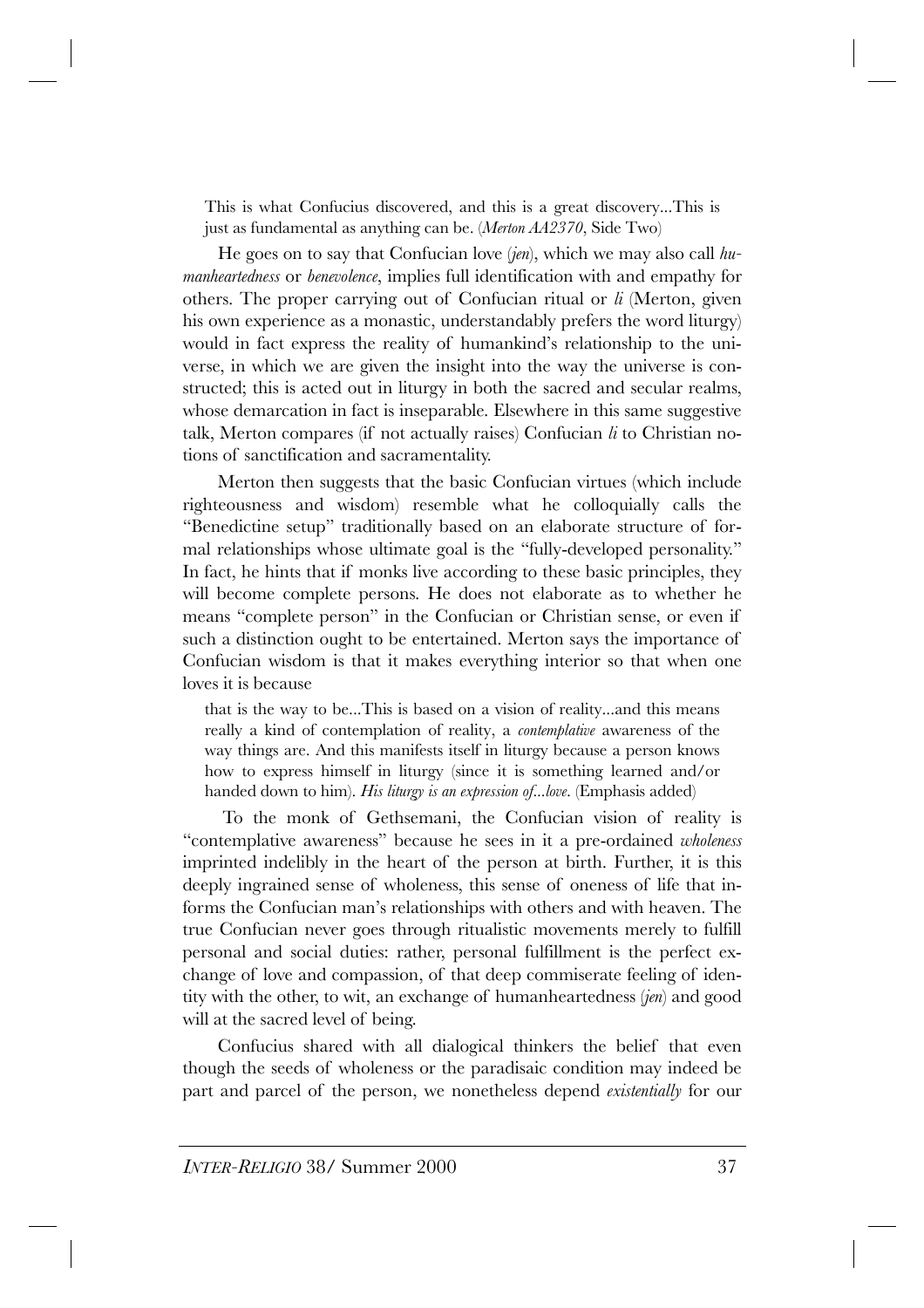completion on others. There is, hence, the implicit belief in the perfectibility of man, that through proper study and the learning and carrying out of rituals, the person may indeed come to fulfill that original state of being for which he or she was destined from the very beginning of his or her existence.2

To my mind, it is the spiritual and contemplative dimension and not its rather prosaic ethical and social dimensions that give Confucianism its true value and appeal. Without its *given* and encompassing wholeness, *Ju* could easily degenerate—and as Chinese history so well attests, has denegerated—into a rigid set of mechanized social rituals whose sole aim would be to preserve a dead social and political order or, at best, be a disconnected series of moral aphorisms, all of which have been its fate since nearly its inception.

 A close reading of *The Four Books* would convince us that these early Chinese classics were initially conceived as an organic way of life, but that long centuries of intensive systematization together with statecraft had emptied them of their original energy and vision of wholeness. Merton's approach typifies his gifted ability to see through the deadly and choking provincialism of two millennia into what he felt was, at its core, perhaps, humanity's most universally-conceived *personalistic* philosophy.

When my wife, Terry, and I were at Merton's hermitage in June, 1968, we noticed he had been reading Herbert Marcuse's *One-Dimensional Man* which I too had just read for some college course. Nearly six months later, on the last day of his life on December 10, he was to make prominent mention of Marcuse in his last talk in Bangkok. At the time of our meeting, when I asked the monk why he was reading the neo-Marxist, instead of giving me the expected answer that Marcuse was "must reading" for his social and political thought—Marcuse then being the absolute darling on the more radical US campuses—Merton confirmed for me what I too had hesitantly thought to be the real value of the book: Marcuse's fine critique regarding the utter usurpation and destruction of language by mass society, communistic *and* capitalistic. The socially prophetic Marcuse believed that society, with technology at its disposal, could order reality according to its own totalitarian or commercial ends, beginning with the control of the uses and abuses of language itself. The whole enterprise becomes ever more cynical when the services of psychology and other social sciences are enlisted to achieve their not-so-harmless aims. As the present world rides ever more enthusiastically on the shirttails of multinational enterprises that depend for their survival on the increasing utilization of lan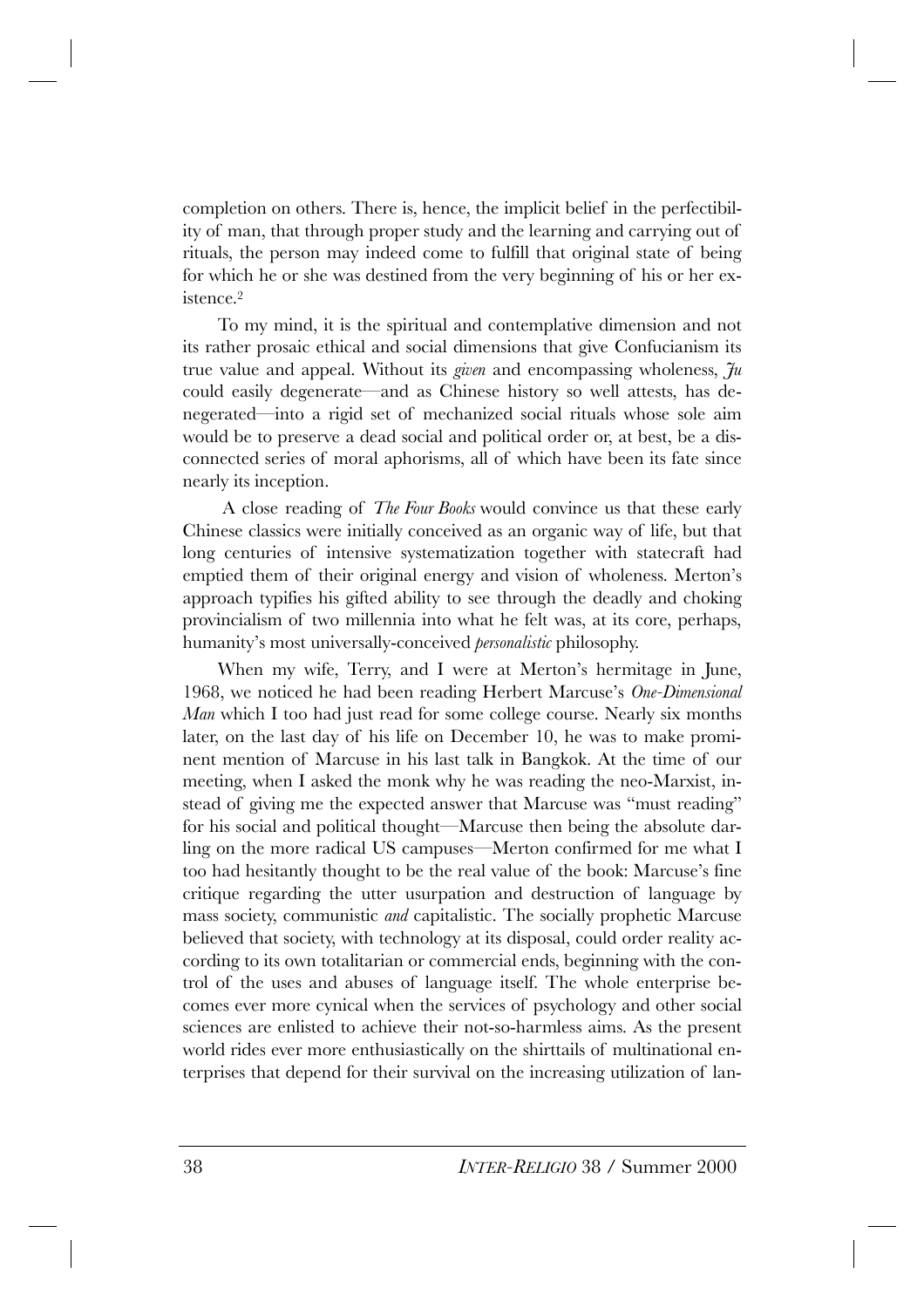guage that is locked strictly into the language of the salesperson, we can see clearly the prophetic nature of Marcuse's warning of a coming world whose people have become immune to the inherent subtlety and beauty of words.

 Beginning in the 1970s when I studied Confucianism in The Republic of China, I was reminded of Merton's interest in Marcuse and of his concern for the preservation of language which, as I see it now, resembles the Confucian concern for *cheng ming* ( $\pm \mathcal{Z}$ ) or what is conventionally accepted as *rectification of names*. This was the rather simple, commonsensical Confucian insight that the root of all social and political ills can largely be traced to the disharmony and personal and social alienation that ensue when we no longer give much thought to the importance of fitting names to realities. In a nutshell, we may say that disharmony and alienation occur when no one quite knows for certain who he or she is supposed to be; that is, when we have lost our identity or when, in the case of ideas, a concept such as love, for example, becomes for all practical purposes the dominant province of soap operas, ad agencies, and, most absurd and tragic of all, appropriated by totalitarian governments.

Both totalitarian regimes and capitalist societies (to which Merton fittingly gave the nicknames, Gog and Magog, respectively)<sup>3</sup> abound with gross examples of such abuse. Societies as we know them could not flourish without conscious linguistic manipulations either by the state or Madison Avenue and Hollywood and, as I have suggested above, by multinationals worldwide in recent decades.

Confucius was able to see the root of both social and moral chaos in man's inability to live according to who he or she is. The integral person the famous Confucian gentleman, or what Merton calls the "superior" man"—is the human being who has cultivated his or her ability to respond in a fully human way to each and every person and situation. This implies knowledge of one's identity and freedom from all external coercion, political or commercial.

But cultivation also implies the understanding that there is in man and woman a constant growth in the realization of being, beginning with one's moral and aesthetic senses and finding its completion in spiritual fulfillment. The following well-known passage from The *Analects of Confucius* illustrates wonderfully the Confucian sense of moral and spiritual progress, perhaps the only progress that really matters and is intrinsic to persons. It indicates quite clearly the unlimited spiritual potential suggested throughout early Confucianism and serves as a healthy counterbalance to notions of progress that govern our present contemporary lives. To my mind, the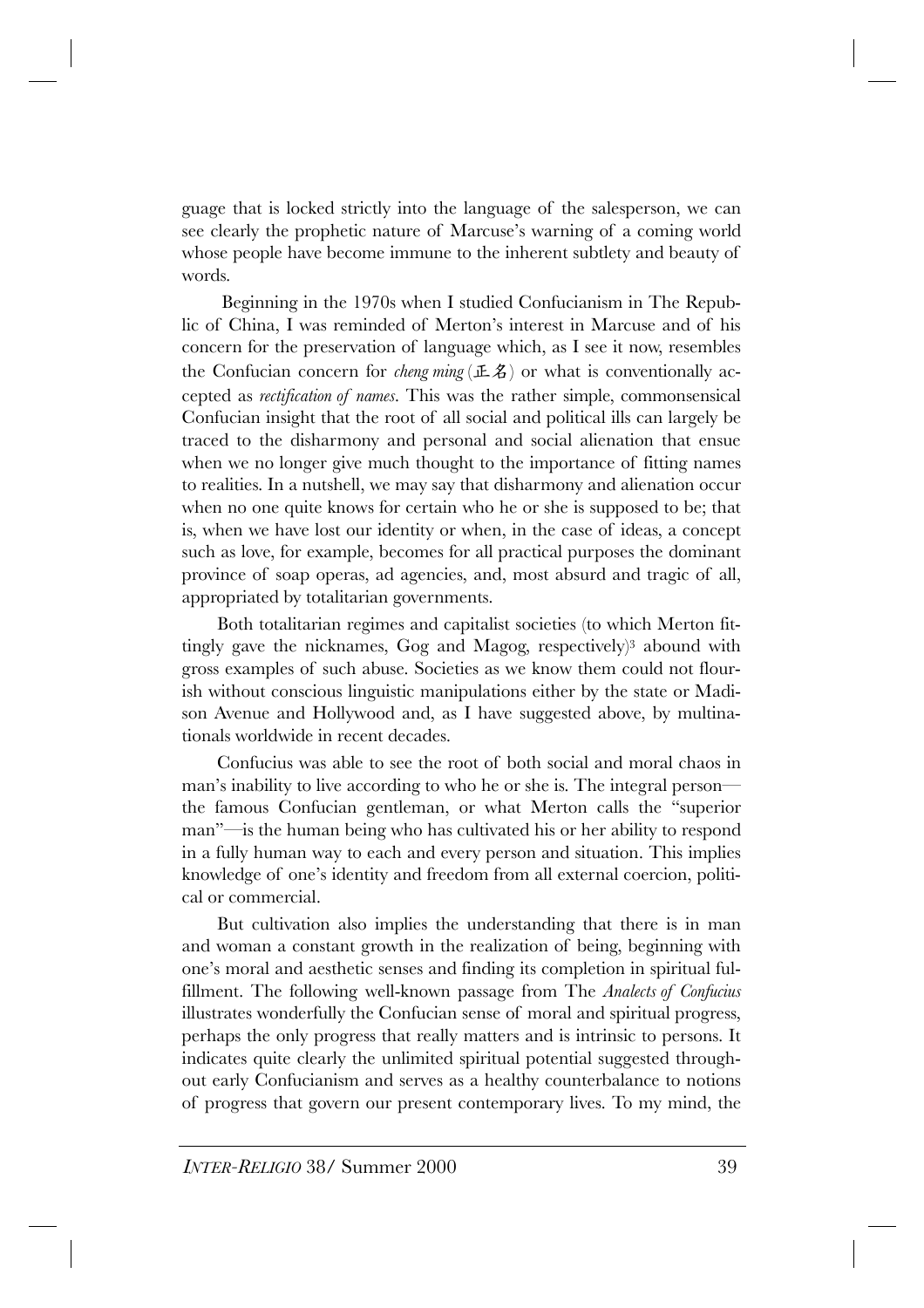progression the Chinese sage is pointing toward is a truer understanding of our being, for he is here re-situating for us the entire notion of progress in the qualitative possibilities of life itself:

The Master said, At fifteen I set my heart upon learning. At thirty, I had planted my feet firm upon the ground. At forty, I no longer suffered from perplexities. At fifty, I knew what were the biddings of Heaven. At sixty, I heard them with docile ear. At seventy, I could follow the dictates of my own heart, for what I desired no longer overstepped the boundaries of right. (*Waley*)

#### II. RITUALS AND THE WHOLENESS OF LIFE

Perhaps it is imprudent to lump together a monk/writer of the twentieth century with one of the true paradigms of world history. Yet, one cannot help finding common ground in their thought. Like Confucius, Merton knew the importance of keeping the light of classical learning burning, which was, of course, an old monastic tradition. His talks and conferences to student novices and fellow monks are a testament of his respect for such studies. In fact, one of his main concerns with regard to his students was that, in entering monastic life, they had not sufficiently prepared themselves in either the basic classics or good literary works, past or present. To his credit, even though he was a religious, he saw it unnecessary to make hard and fast distinctions between so-called sacred and secular literature.

To Confucius, classical learning and all that it implies was the very lifeline of a race of people, the repository without which humans soon would degenerate into mere barbarians not only without social graceswhich seems to have been the least of his concerns—but without any notion as to where he or she is rooted. In fact, one could conclude that his principle motivation was the very recovery of classical learning itself. For without classical learning—which Confucius considered the human person's essential didactic tool—one becomes morally and spiritually directionless. To Merton, too, an intimate knowledge and love of the classics was no less critical. Here is what he had to say regarding the relationship among classical learning, Confucian humanism and the human personality on the one hand, and his debunking of the shallow, modernist attempt to come to terms with the person, on the other hand:

The foundation of (the) Confucian system is first of all the *human person* and then his relations with other persons in society. This of course sounds quite modern-because one of our illusions about ourselves is that we have finally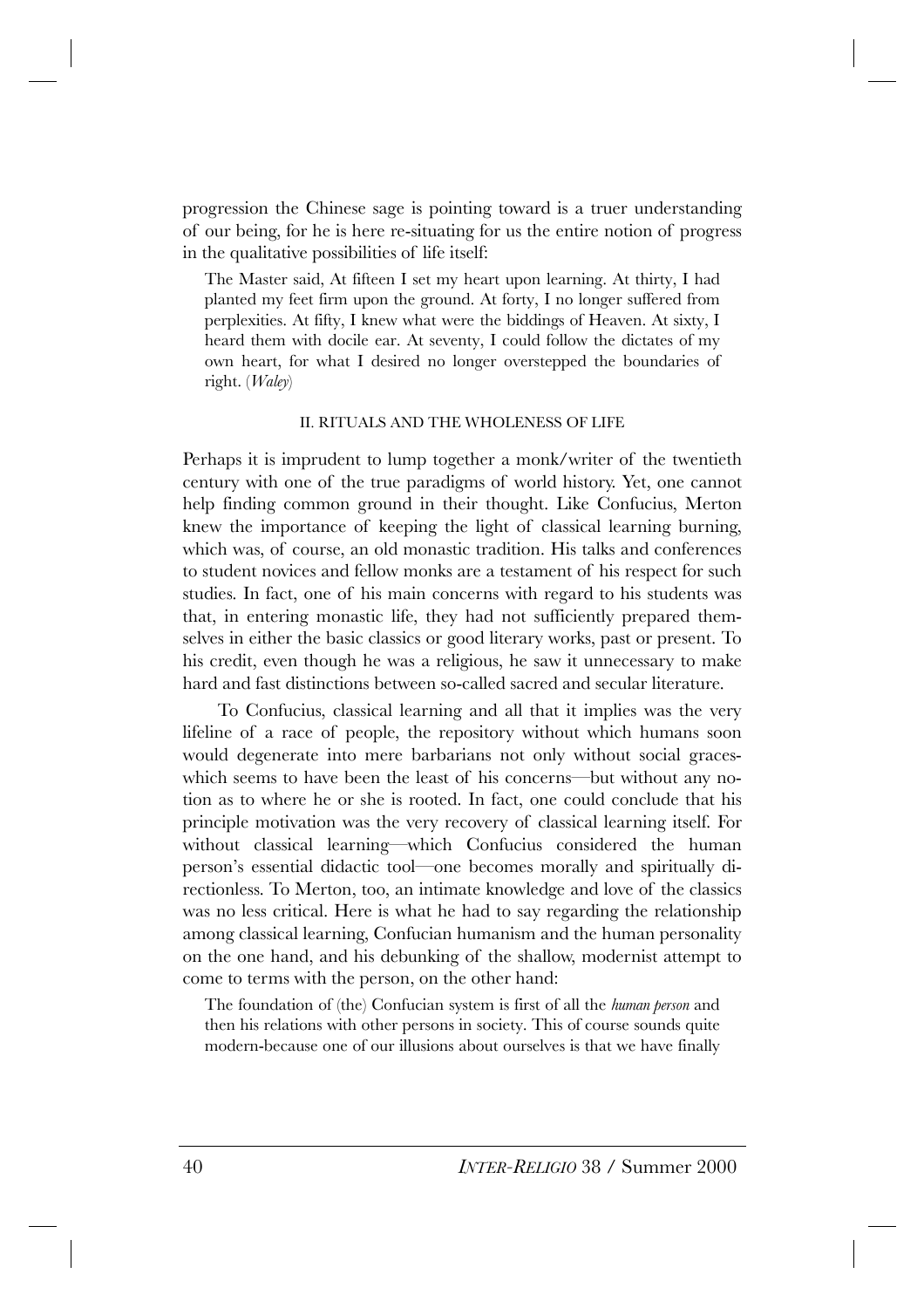discovered "personality" and "personalism" in the twentieth century. Such are the advantages of not having had a classical education, which would do us the disservice of reminding us that personalism was very much alive in the sixth century B.C., and that, in fact, it existed then in a much more authentic form than it does among us with our "personality tests" and "personality problems" [the ultimate carving of the Taoist uncarved block! ].

*Ju* (Confucianism) is therefore a humanist and personalistic doctrine and this humanism is religious and sacred... (*Zen Mystics and Masters*, 5l)

 Then Merton seems to draw directly from his own experience as a member of a community of monks when he says:

The society in which (men would once again be themselves, and would gradually recover the ability to act virtuously, kindly, and mercifully) must be very seriously and firmly held together by a social order that draws its strength not from the authority of law but from the deep and sacred significance of liturgical rites, *Li*. (*MZM*., 52)

And in the same vein, he adds almost rhapsodically: "These rites, which bring earth into harmony with heaven, are not merely the cult of heaven itself but also the expression of those affective relationships which, in their varying degrees, bind men to one another." Finally, he reveals what to me is the quintessential humanistic Merton of the mid- and late- 1960's, in which he speaks surely not only for Confucianism but for himself as well: "The Confucian system of rites was meant to give full expression to that natural and humane love which is the only genuine guarantee of peace and unity in society, and which produces that unity not by imposing it from without but by *bringing it out from within men themselves.*" (*MZM*, 52)

Confucianism in its purest form is a philosophy of the interior person and ought never to be associated with ideas that bespeak or are suggestive of determinism or social necessity. Merton's treatment of Confucian rituals may indeed be an idealization, but its great advantage is that it points out certain possibilities as to what rituals—particularly those that concern human relationships—may suggest when practiced to their fullest, that is, as vehicles revealing latent human tendencies that the Confucianists themselves may not have imagined existed. Merton points out the potentially rich existential content of what Confucius most possibly may only have had an inkling, but whose richly suggestive quality makes the idea that much more worth exploring given the nature of its openendedness.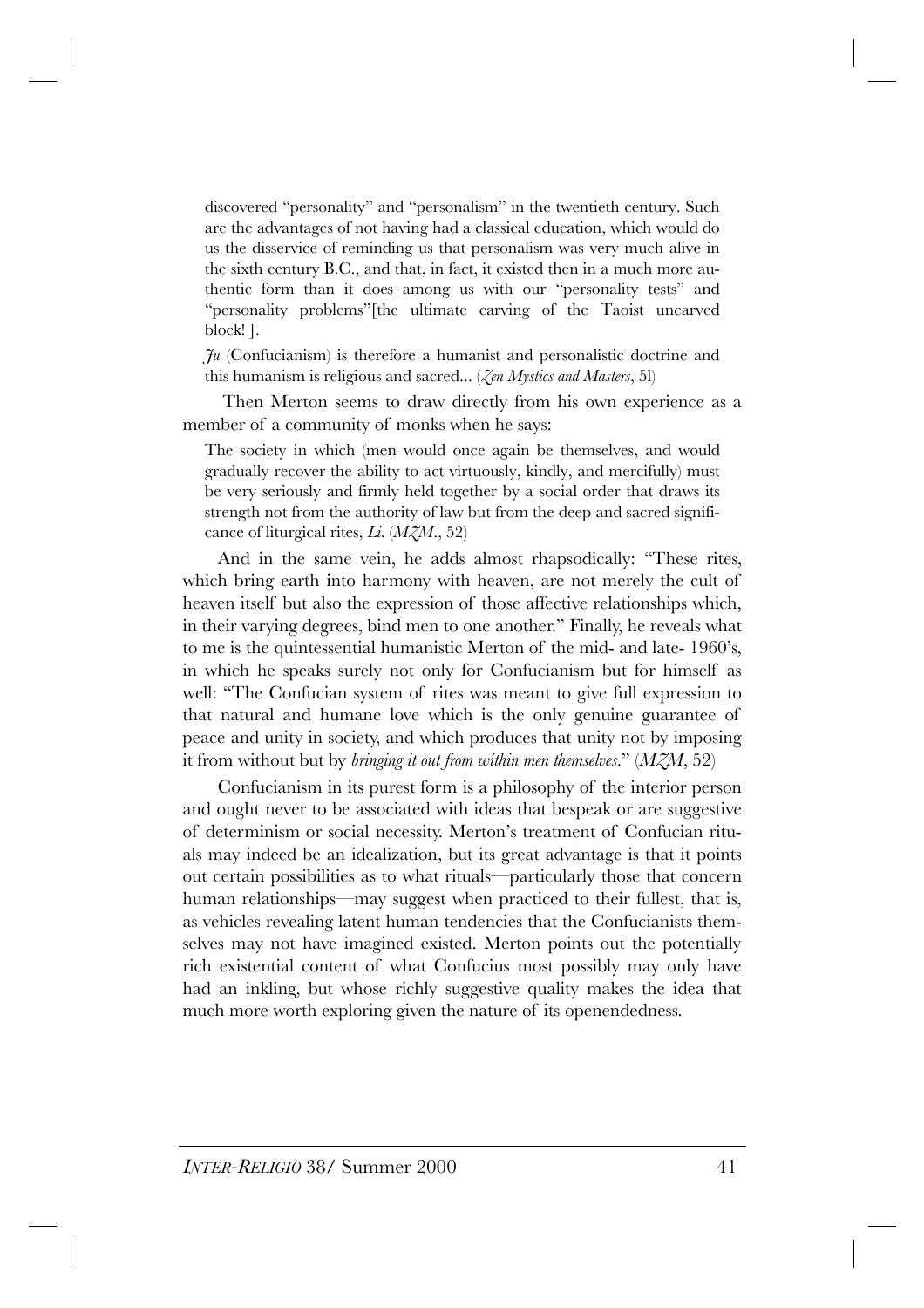Due to the sacredness with which Confucius regarded *any* ritual, religious or interpersonal, and the organic and holistic manner in which the early Confucianists naturally perceived the world—indeed, as *cosmos*, as had the Greeks—the potential for development of a truly flourishing and open-ended *personalist* philosophy of life would seem to be boundless. Merton helps us to see the old Chinese sage in an altogether new light.

 The Confucian *rectification of names* and the notion of *reciprocity*4 in human relations, rather than suggesting rigidification of the family and social strata, can be regarded as ideas that, when carried out with deference, benevolence and deep charity, lend themselves to the gradual actualization of those hidden qualities in all of us. How? Through an unmasking process brought about by commonplace, everyday ritualistic practices. It is essentially related to the understanding of human personality, not exclusively in a psychological sense within which we modernists tend to confine the whole of it, that is, as largely behaviorist phenomena, but in deeply existential, moral and spiritual terms that emphasize the process of selfeffacement and self-emptying, which are basic concerns of both the Taoist and the Zen Buddhist and of nearly all mystical traditions in the West. Further, it is related less to the absorption by the other—which is suggestive of a psychologically coercive relationship—than identification with the other at the level of being. When performed with the proper attitude, the action would naturally disclose what is deepest and, in the process, transform the participants.

Hence, the key to the progressive unfolding of the true self lies in reciprocity, which we may broadly define as the willingness of a person to allow the deepest yet most natural, expansive and magnanimous impulses to come into play in his or her life. It says plainly to the other, I want to give to you because in the giving is revealed my true self. Further, it lies in never permitting this sacred exchange between persons—an exchange, as I have suggested above, at the level of *being* rather than *having*—to degenerate into the endless giving and returning of external favors, a social cult quite unrelated to genuine filial or fraternal feelings born fully of the spirit of benevolence and love. Surely it is not rooted in familial, social or political pressure or coercion, that is, in the merely and conventionally tiresome and perfunctorily carrying out of duty for the sole purpose of fulfilling an obligation, and, at its crudest form, mere face-saving.5

To Thomas Merton, the person or human personality is a manifestation of human nature transformed and divinized and made hallowed by the inherent sacredness of life. But the sacred, as he learned in his monastic experience, can only be experienced through the concrete ritualistic act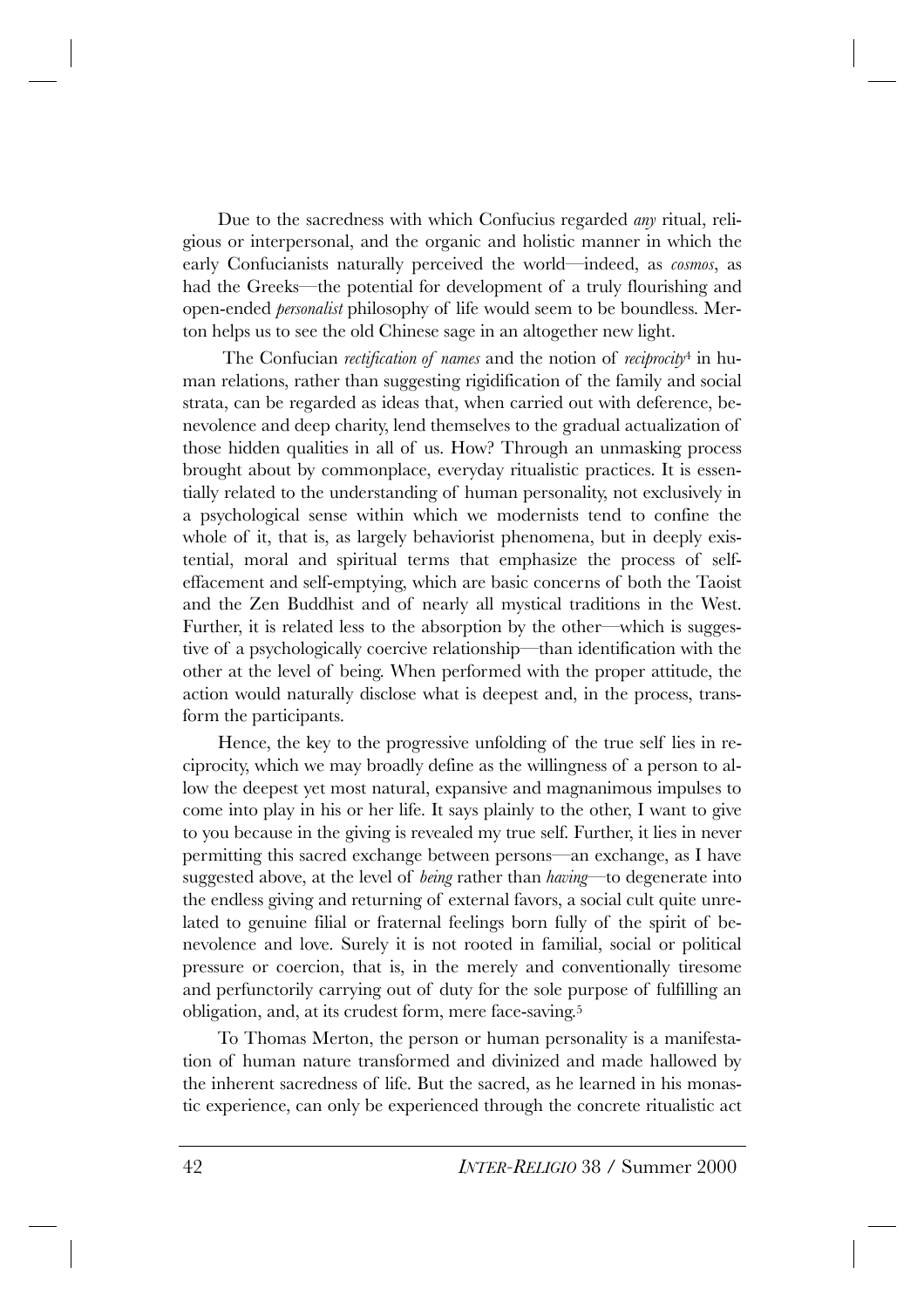which, if performed with a sincere and humble heart and directed wholly toward the other, goes a very long way in humanizing those involved. Yet, ironically, the real boon of any ritualistic act and which is part and parcel of this humanizing process, is the natural coming together of the sacred and the secular, the experience of the wholeness of being in which we, in finding identity in the other, become one with the universe as well. This, I think, is Confucianism at its most profound and the reason Merton felt he could speak so affirmatively of classical Confucianism as having understood the meaning of true personality and universal harmony, which mirror one another. Confucianists have never made any Procrustean distinction among harmony found in people, society and the universe.

In Merton's delightful essay "A Study of Chuang Tzu" preceding his "imitations" of the great Chinese Taoist sage, he says, "To give priority to the person means respecting the unique and inalienable value of the other person, as well as one's own..." (17). No doubt "inalienable value" refers to that sacred element in the person without which rituals would be wholly empty, a mere going through the motion. In fact, the end of ritual is partial fulfillment of one's personality through a mutual exchange on a very deep level of the *mystery of being* informed by the guiding light of *Tien* (天) or heaven. The ritual act, while taking the two persons to an altogether different depth, makes the participants aware of the ground of being upon which their lives are anchored. The sacred is never "out there" as much as it is in us as a guiding principle of life; in fact, it is irrevocably there for all eternity, and the deference we show toward others in relationship is to predispose the ever-present sacred to show its face whenever it sees fit to do so. And if we understand Confucius correctly, we may infer that *Tien*—the sacred—, when listened to "with docile ear," indeed can inform the heart in such a way that all words will find their rightful resting place in actions that will keep within "the boundaries of right," that is, within the measure and pivot of central harmony (*chung yung*).

Perhaps for this reason the sinologist Julia Ching has written so enthusiastically about the possible future revival of Confucianism, not as statecraft, but as perennial philosophy. As she puts it so aptly and poetically, ìTo survive and to be of use to modern man, Confucianism must become young again, as in the days of its first gestation..." (*Confucianism and Christianity*, 63)

The material form of Confucian ritual may follow a certain welldefined pattern, but what is encountered in the ritual (for example, the lovely tea ceremony) is conditioned primarily by the right attitude of the heart the participants bring into the act. The spirit, in other words, is free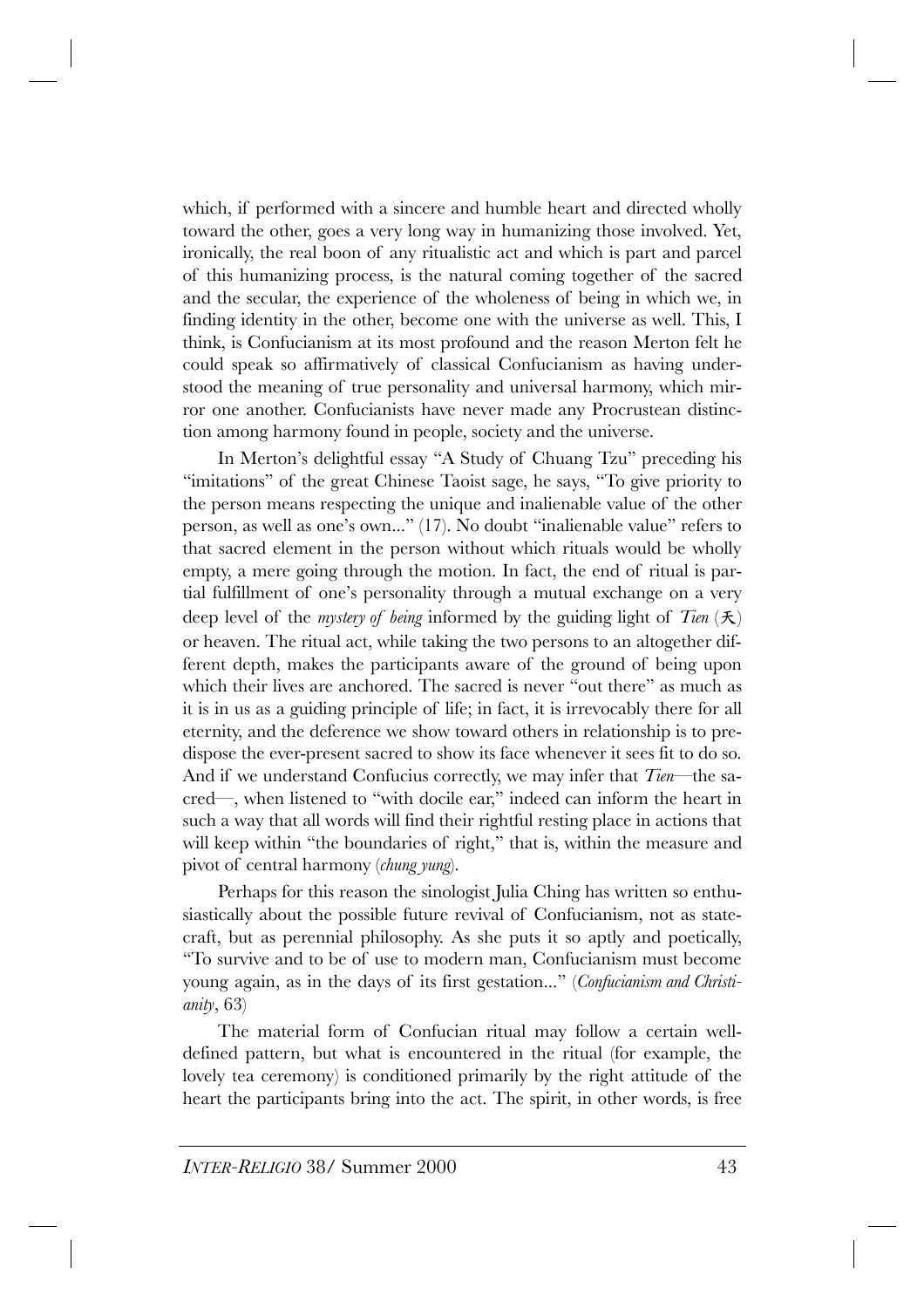and undetermined, and the degree to which this freedom roams depends very much on the freedom, maturity and depth of the persons involved. And this is as it should be, for the ritual—seemingly stylized and rigid—is never mechanical and, if performed with correctness of attitude, is wholly personal. What is exchanged is *unspeakable* and beyond language; more significantly, it is never repeated. In fact, because in any true action language and the concrete act merge into one, the act is the language itself.<sup>6</sup>

 Rituals, then, properly performed, can play the role of continuously helping to redefine the self in the most concrete and flesh-and-blood way, in directing us to our proper place in the world, and of gradually disclosing the latent potential that lies dormant in us, in others, and, in the process, in what is hidden in life itself. With rituals, life can assume a grace, dignity and depth hitherto lost, even disposing us to true contemplation. For the final aim of ritual is not so much aesthetic or even moral, but realization of the deep mystery of being that unaccountably shapes each relationship.

Rituals, beginning with forgetfulness of self and informed by charity and deference toward others, remind us not to press forward aggressively with our plans and schemes, an attitude and behavior that would unwittingly shrink the possibilities of what lies before us and in us; on the contrary, in being deferential toward others, in learning to step back and refusing to impose our will—which is what interpersonal rituals encourage—we are able to see uncovering before us the full measure of dignity in each person so that in the process of discovering that dignity, we recover our own dignity as well. In that discovery lie the seeds for our transformation into our true selves, or, as it were, the Confucian gentleman, the *chun tzu*.

## III. CONFUCIANISM AND THE REVIVAL OF HUMANISM

Confucius, at least for the more progressive Chinese today, has not and perhaps will never fully recover from the onslaught of the May 4th Movement7 whose reverberations continue unmitigated to this day. In this century, no sage has been discredited and cast aside more often and indiscriminately than Confucius, first by the proponents of the May 4th, then by the Communists' ongoing polemic. How ironic it is, then, that it has taken Western thinkers such as Karl Jaspers, Donald Munro, Herbert Fingarette, Benjamin I. Schwartz, Merton, and others, or Asian thinkers trained in the West such as Wing-tsit Chan, my father, John C.H. Wu, Julia Ching, and Tu Wei-ming, to see in the Chinese sage the seeds of a future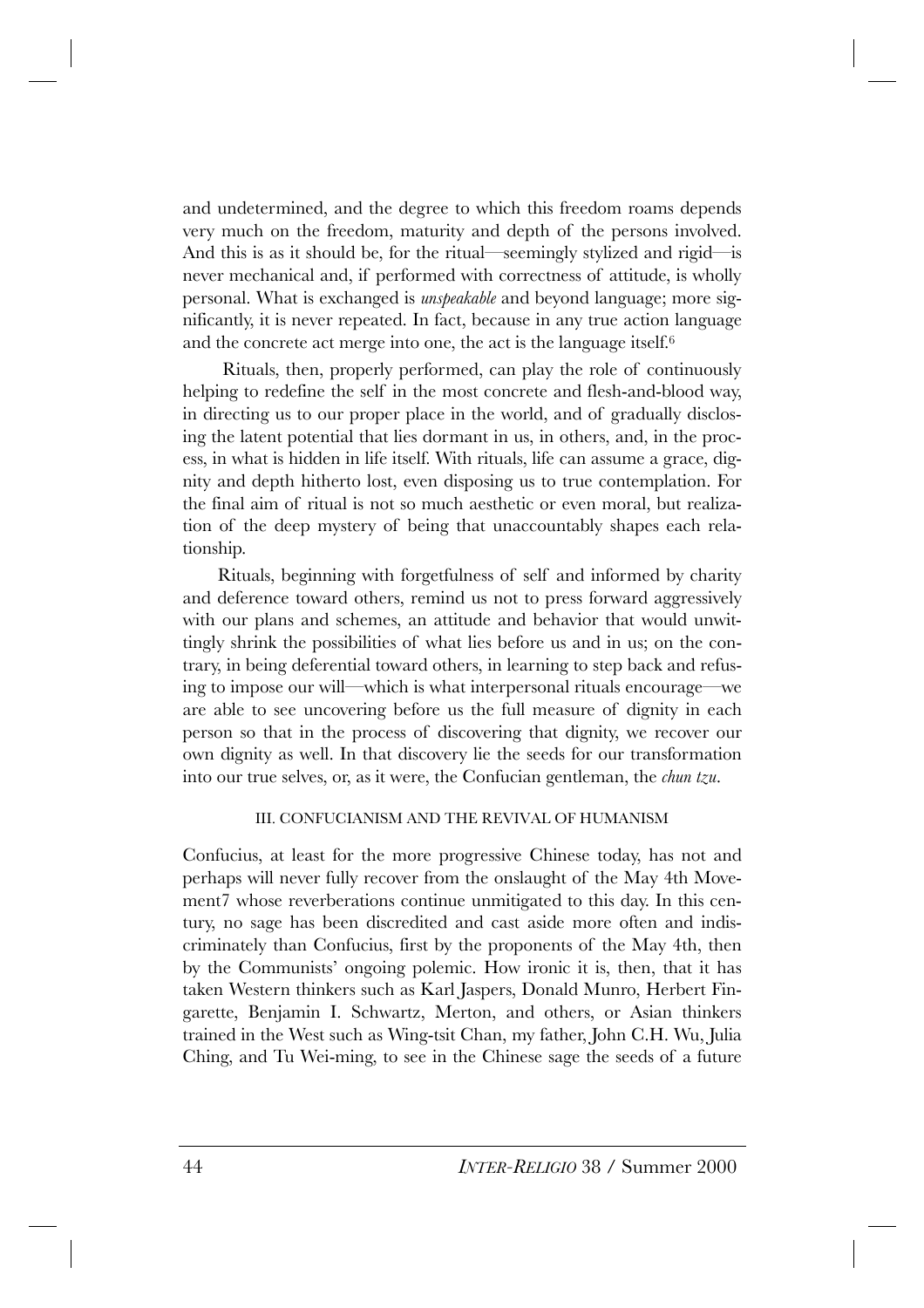renaissance. Others, even scholars who perhaps should know better, seem to be caught in endless political squabbles over what ought to be done with Confucius. What we do know is that the old fellow refuses to go away.8

Toward the end of *Mystics and Zen Masters*, in the essay "The Other Side of Despair" Merton writes of the horrors of faceless or "mass man," a perfect contrast to what he felt was the essence of Confucian humanism and personalism:

Mass society...isolates each individual subject from his immediate neighbor, reducing him to a state of impersonal, purely formal, and abstract relationship with other objectified individuals. In dissolving the more intimate and personal bonds of life in the family and of the small sub-group (the farm, the shop of the artisan, the village, the town, the small business ), mass society segregates the individual from the concrete and human "other" and leaves him alone and unaided in the presence of the Faceless, the collective void, the public. Thus...mass-man finds himself related not to flesh and blood human beings with the same freedom, responsibility, and conflicts as himself, but with the idealized typological images: the fuhrer, the president, the sports star, the teen singer, the space man. (p. 274)

One of Thomas Merton's chief concerns—and here I believe he was prophetic as he was in so many other areas of concern—was his fear that the milieu, "a certain cultural and spiritual atmosphere" that "favors the secret and spontaneous development of the inner self," has disappeared. In contrast to ancient cultural traditions in both the East and the West which ìfavored the interior life and indeed transmitted certain common materials in the form of archetypal symbols, liturgical rites, art, poetry, philosophy, and myth which nourished the inner self from childhood to maturity," Merton resigned himself into believing that "such a cultural setting no longer exists in the West, and is no longer common property." (William Shannon, *The Dark Path*: "The Inner Experience: Selected Texts," pp. 117-8) And we might add with some trepidation that with the dawning of modernization such a setting no longer exists in the East either. In fact, what has happened in the East would have confirmed his worst suspicions as to the direction the East has been taking since his passing.

 Merton, beginning with his own student novices, was very concerned with the rediscovery and the uncovering of common cultural materials conducive to the recovery of the true self. He did not hesitate to explore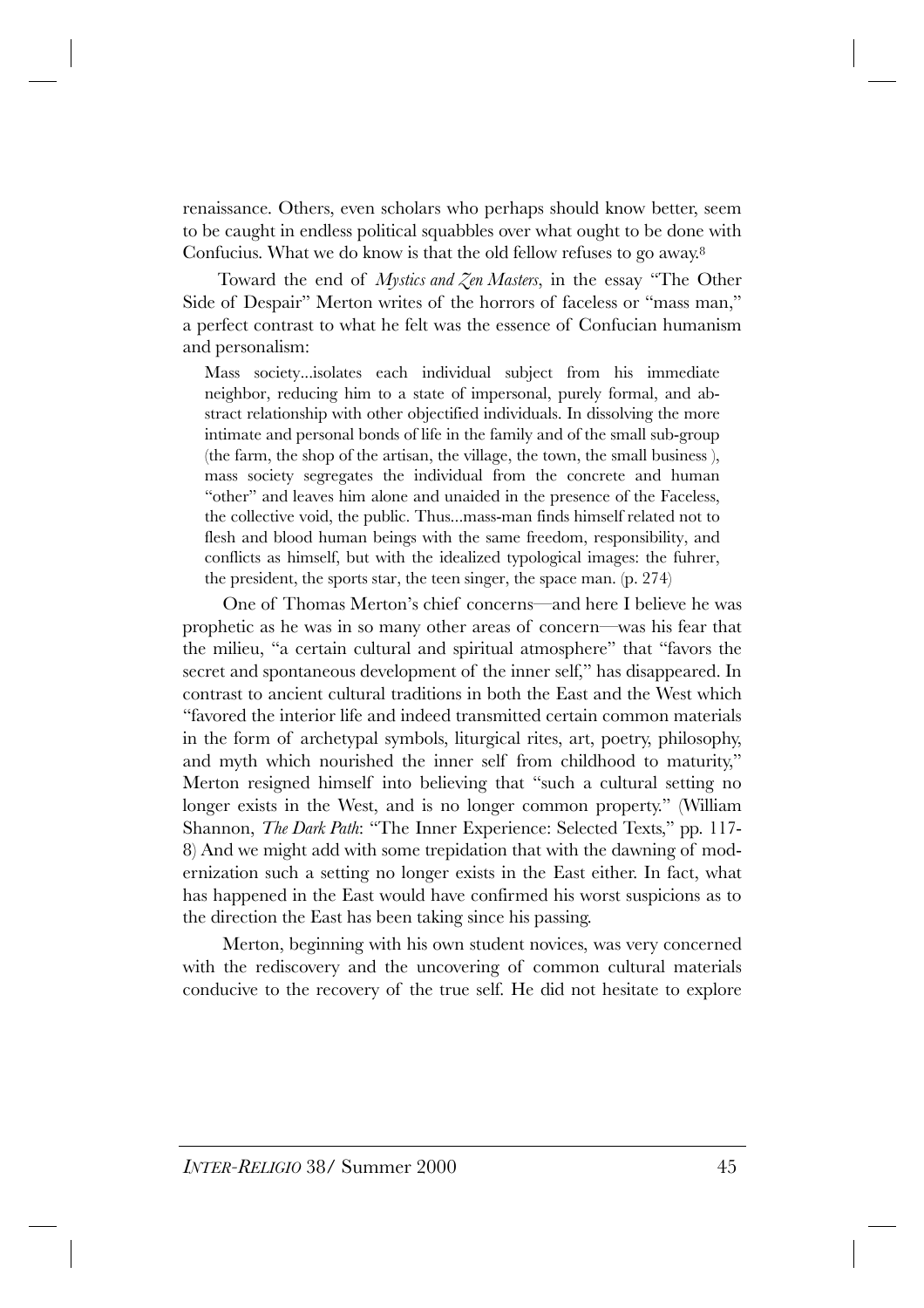geographies of the mind and heart that appeared to be esoteric and obscure to his readers. The monk was disturbed by the obsessive emphasis on discursive thought in Western man that he felt had disproportionately contributed to the problems of the contemporary West. He actively sought after more affective ways of thinking and living which would help bring us directly back to both ourselves and God.

On October 3, 1968, on the first leg of his journey to Asia, while speaking at the Center for the Study of Democratic Institutions, a think tank in Santa Barbara, California, Merton made his position rather clear with regard to a society which he felt fostered a constant reductionism of the human person. Remaining in character, he made no effort to water down what he had to say even at the expense of touching a few raw nerves:

We are living in a society that is absolutely sick. And one of the reasons why it is sick is that it is completely from the top of the head. It's completely cerebral. It has utterly neglected everything to do with the rest of the human being: *the whole person is reduced to a very small part of who and what the person is*...And Christianity has connived with this, you see. The official Christianity has simply gone along with this, that is, with this kind of repressive, partial, and fragmented view of the human person. (*Preview of the Asian Journey*, 48. Emphasis added)

I might add that in the West there is almost always the tendency toward one extreme orientation or another. One is either wholly mystical, or intellectual, or moral, or practical and, as is so often the case today, even strictly psychological. By insisting on one extreme, we facilely and conveniently explain all the others away, as if it were really possible to live out of the tunnel of one of these extremes. And the East, of course, goes along with this aberration and creates its own caricatures of the fragmented self. Under such circumstances, there is rarely a healthy coming together of all the diverse elements and dimensions that naturally go into the making of the whole man and woman.

One has to wonder if there are indeed some built-in elements in contemporary life's milieu that would make wholeness impossible and fragmentation of the self inevitable. To Merton, steeped in the existential literature of the nineteenth and twentieth centuries, experiences of alienation and angst were commonplace, a given of contemporary life. Despite the wholeness and optimism of his own thought, he was never optimistic enough to believe that in his own lifetime such problems had bottomed out, or had even come close to it.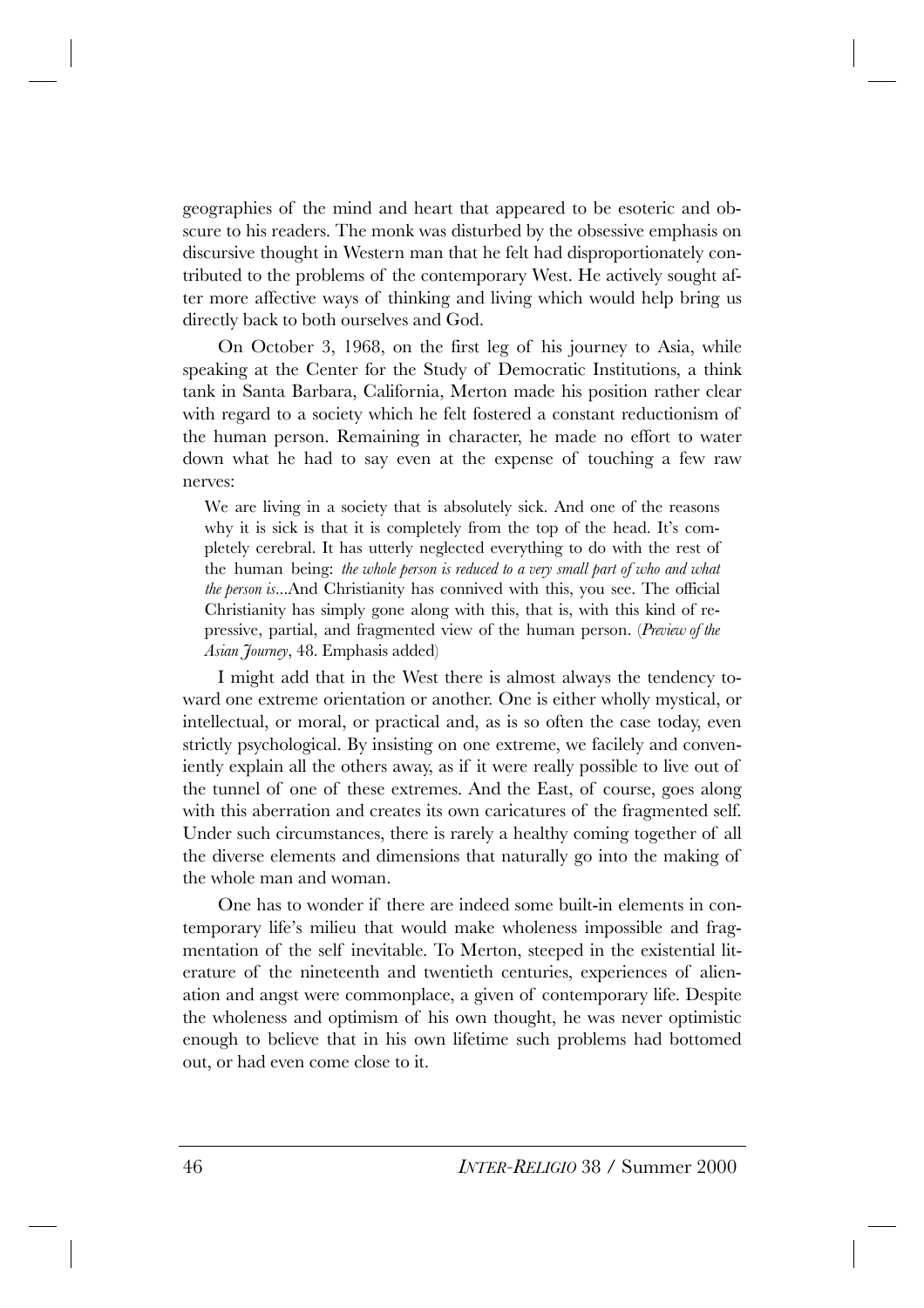In the same session at the Center for the Study of Democratic Institutions in which he spoke of monastic renewal, Merton made his ideas concerning the relationship between external restructuring of institutions and renewal of the inner self quite clear. He understood the shortcomings of trying to cure what is fundamentally interior by manipulating what is external:

You hear this talk everywhere, or you hear it in monasteries, about monastic renewal, and it is confusing because, too often, it is employed to talk about the renewal of an institution. But as soon as people start talking in these terms, you can see that they are enveloped in what Sartre calls bad faith: if the life we are living is not meaningful in itself, how are we going to make an institution meaningful to other people? (Preview, 30-1)

To Merton, then, rather than putting all its efforts into making its institutions meaningful and relevant to the world, true monasticism "is a question of *renewing an age-old experience*," for the "real essence of monasticism is the handing down from master to disciple of an *uncommunicable experience*.î (*Preview*,34; emphasis added) True education or learning in the classical sense, East and West is, indeed, this sacred handing down of a something that is "uncommunicable." Though necessarily couched in words, true words are always transparent words that point to that uncommunicable something that always is. What is authentic and vital can never live fully in cold formulas alone.

Both Confucius and, later, Mencius regarded human relationships as the very cornerstone of society, the existential lifeline of an entire culture. In their writings, it astonishes readers that there are essentially no obvious traces of either Legalism or Machiavellianism (which are both manipulative and concerned very much with control) in their almost naive and pristine social and political schemes; we can only attribute this to their remarkable faith not only in man but upon that which both man and nature are squarely rooted: upon *Tien* itself. Confucius and Mencius were wise enough to have left *Tien* undefined and accept it as either a universal metaphysical principle or a personal or suprapersonal God, depending on the context. More concretely, they relied on what in the West we may call natural law that emanated from an undefined and undifferentiated Heaven.9

Merton, writing of an institution of which he was an integral part for over half his life, lamented that "in the end monasticism (in the late Middle Ages) by a curious reversal that is so usual in the evolution of societies, identified "the fig leaf with the Paradise condition" so that "Freedom...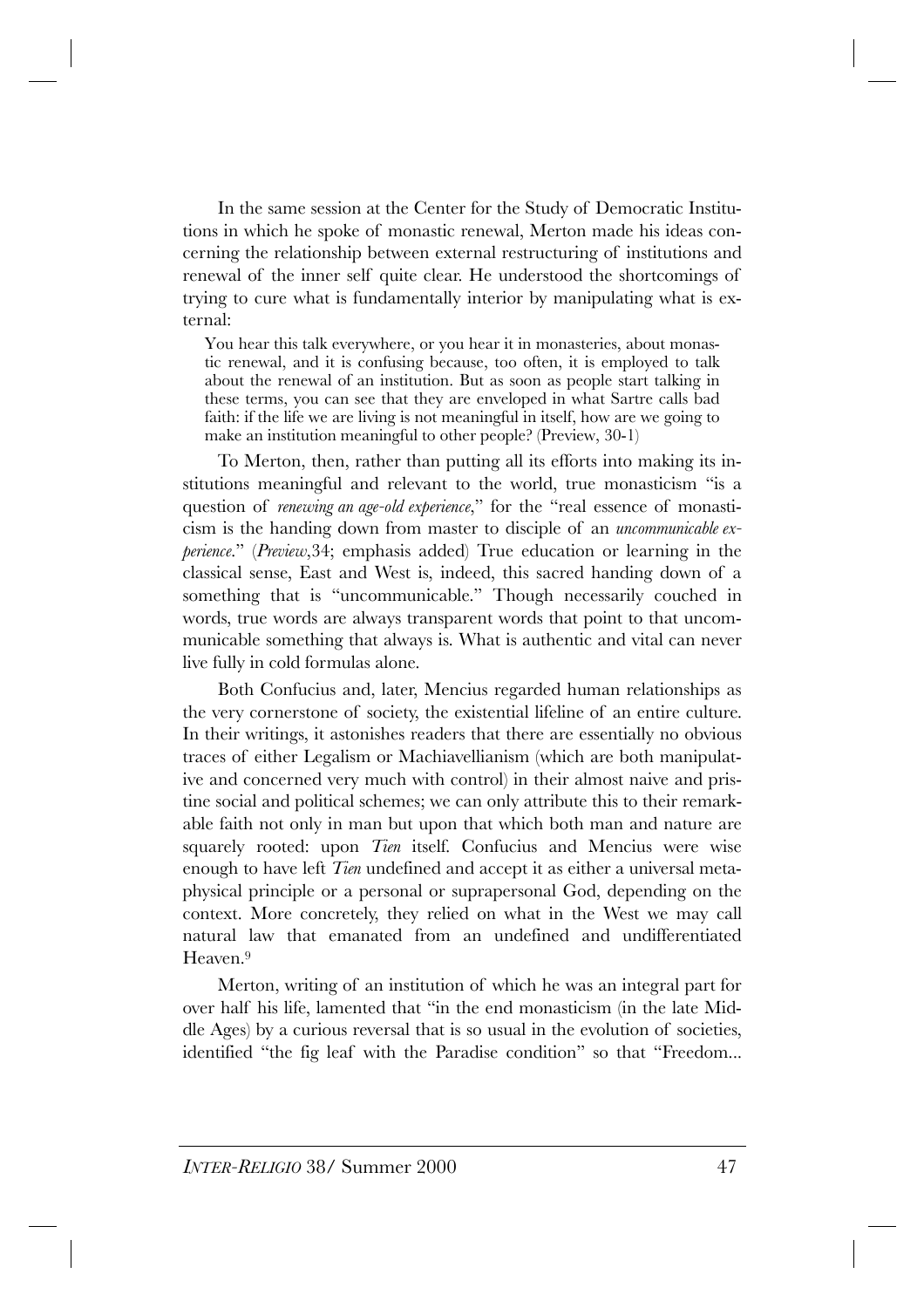consisted in renouncing nakedness in favor of elaborate and ritual vestments." (Merton, "Learning to Live," p. 8 in *Love and Learning*) Here he could have very easily been speaking of Confucianism as well.

### IV. THE HEART AS THE BASIS FOR SOCIAL REFORM

By way of parallel, when Confucianism was rationalized into a convenient vehicle and basis of statecraft in the Han Dynasty ( 202 B.C.E.-220 C.E.), it too could be likened to identifying "the fig leaf with the Paradise condition.î For if we examine the spirit of the *Analects* and the *Book of Mencius* carefully, especially in the light of what rituals and rites might have meant to ancient peoples in general and to the Chinese in particular, we can come to a better appreciation of these ancient books and what their authors and compilers might have had in mind even without their having spelled out in detail and depth the meaning of personal and social rites. My own conclusion is that the Chinese sages, seeing the chaos of the times throw the entire social fabric out of joint and into general confusion, thereby looked *inward* in an effort to find a solution to what nearly everyone else seemed to have felt were basically external political and military problems. Their true wisdom lay in their ability to view social and political chaos as mere symptoms of a deeper illness residing in mankind itself. This is doubtlessly what Merton meant when he spoke of Confucius' achievement: "This is a great discovery...This is just as fundamental as anything can be. $10$ 

The writings of the sages make plain the demands they imposed on all society, beginning particularly with the ruler down to the most humble. They called for nothing short of a total *internal reconstruction*, which, to Confucius and Mencius, was the only healthy and possible road towards the recovery of the lost and fragmented moral sense in the human person and of the spiritual and cultural milieu. Their sole aim was to save a society that they loved for the reason that their whole beings—the traditions and history that made them what they were and their love for the ruler down to the common folk—were inextricably bound up with the way they thought, felt, and lived. One cannot imagine their loving their people less than the way Socrates loved and wholly identified with his beloved Athenians even unto death.

Thomas Merton falls very much into this sapiential dimension so evident in the ancient sages, a wisdom centered on life as unity and harmony. In "Cold War Letter  $25$ " to James Forest (dated  $1/29/1962$ ), a pacifist who continues to be politically active today, he talks of the necessity of "the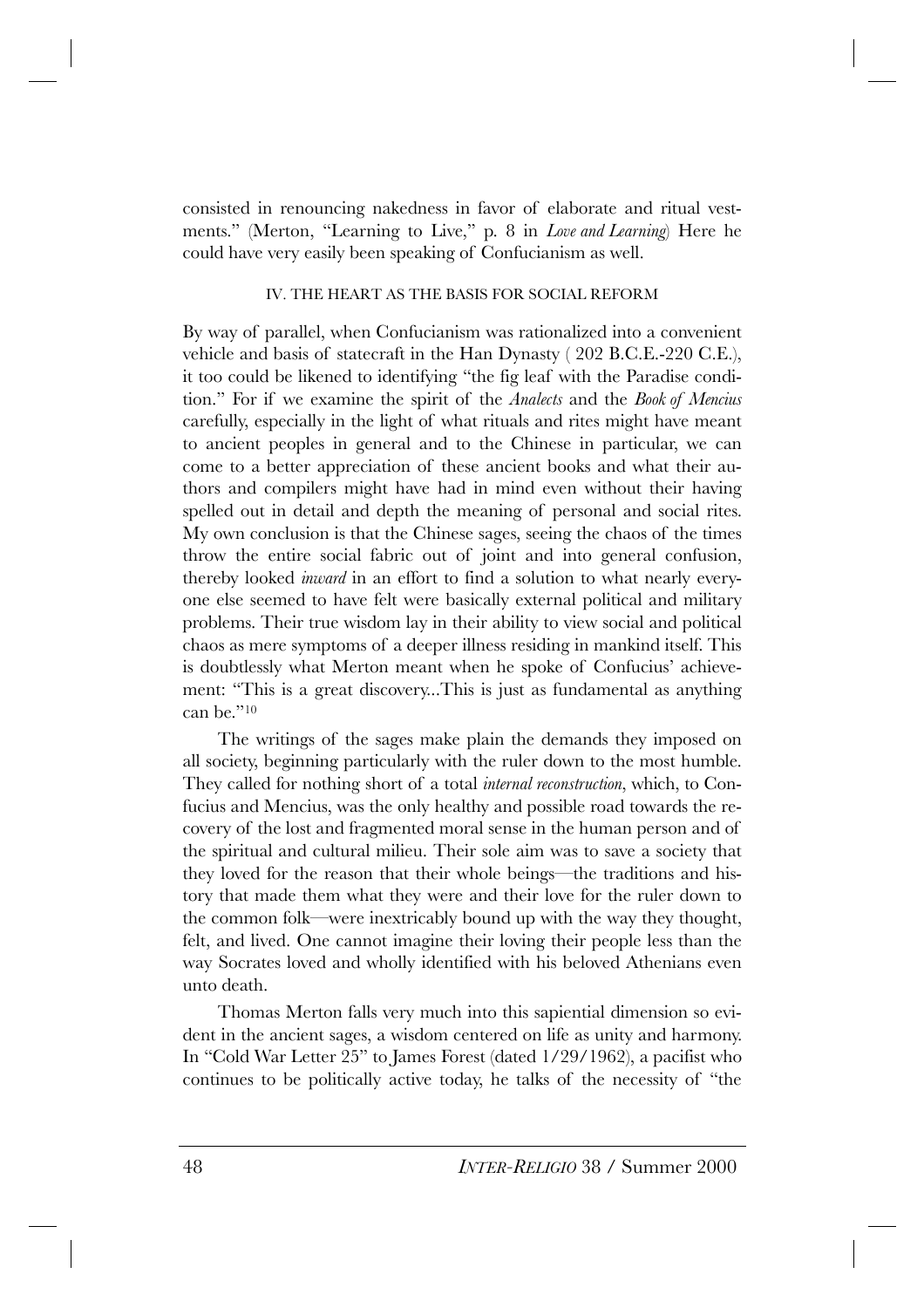complete change of Heart," of "inner change," of praying "for a total and profound change in the mentality of the whole world," of "application of spiritual force and not the use of merely political pressure," of "the deep need for purity of soul," finally concluding that "This [and all the above] takes precedence over everything else" when one is involved in a social and political movement. (*The Hidden Ground of Love*, p. 262 )

In a later letter to Forest in the same year, Merton speaks in a way that Confucius himself might have spoken on politics were the ancient sage living today:

The basic problem is not political; it is apolitical and human. One of the most important things to do is to keep cutting deliberately through political lines and barriers and emphasize the fact that these are largely fabrications, and that *there is another dimension, a genuine reality, totally opposed to the fictions of politics*. The human dimension which politics pretends to arrogate entirely to themselves. This is the necessary first step along the long way towards the perhaps impossible task of purifying, humanizing and somehow illuminating politics themselves. (*HGL*, 272; emphasis added)

The thought of the early Confucians reflect an abiding faith in the "interiority of man" that is based first on the more fundamental and implicit faith in the basic goodness of humans and, second, in the intimately personal relationship between human persons and heaven, which they regarded as a given, that is, as both pre-ordained and inherent in the very structure of life itself.

The fact that such a vision never got off the ground and failed to materialize in Chinese society is surely less the fault of the sages than that of later Confucianists who shifted the emphasis from a remarkably balanced philosophy of life and society where rituals are constantly informed by the spirit of love and benevolence, to a one-sided emphasis upon the mere carrying out of rituals as a means of securing social and political order. Chinese humanism seemed to have quickly degenerated into a system and thought devoid of that all-important organic feel for the wholeness of life. It substituted for this original wholeness a rather lame notion of an impersonal cosmos without a warm, throbbing heart at the center of the universe. Moreover, it was marked principally by an overwrought and obsessive emphasis on filial piety and ancestor worship which favored looking backward rather than emphasizing a dynamic present and future.

This nearly deterministic opting for a narrower notion of social order over and against what initially held great promises of developing into a po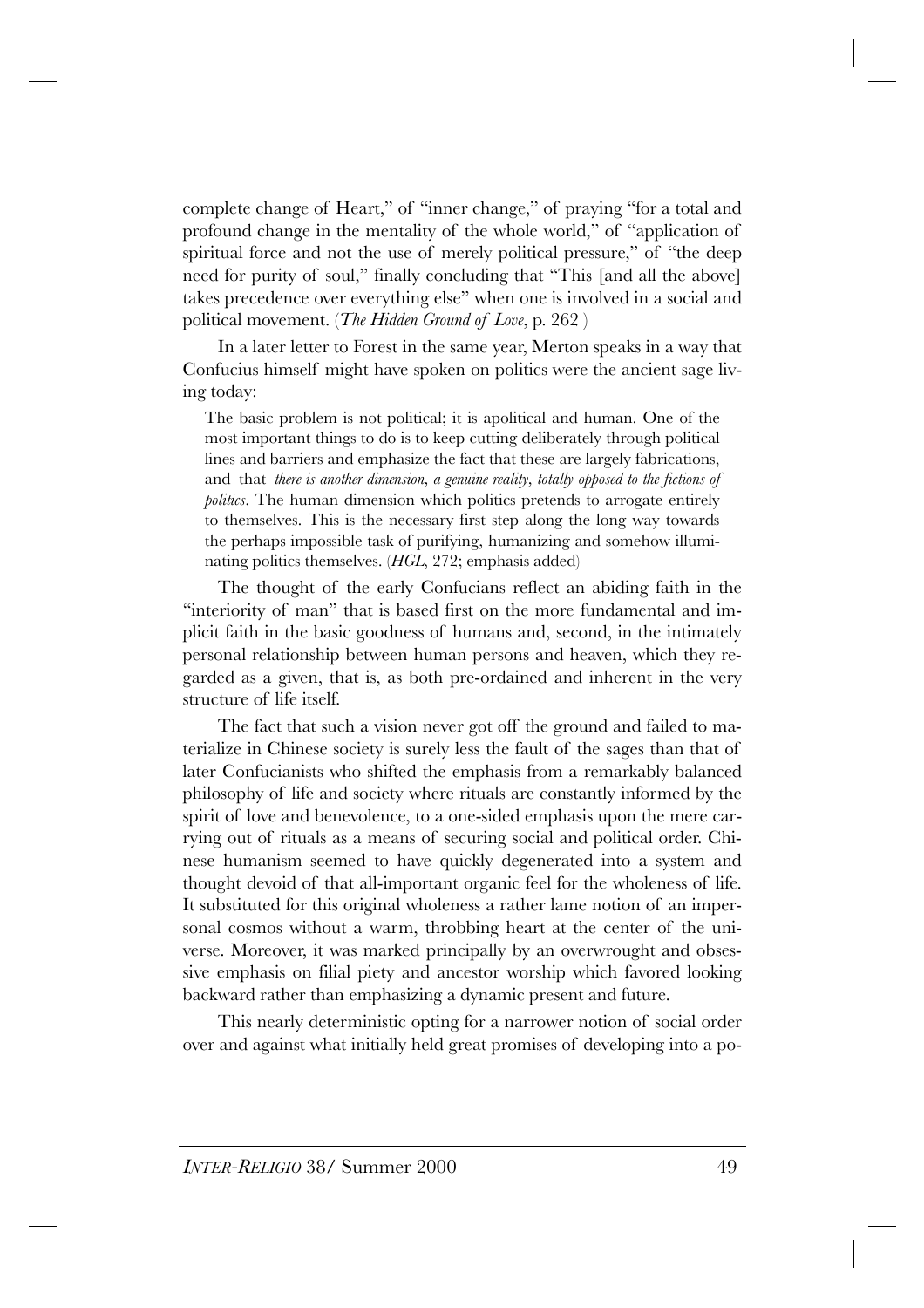tentially powerful personal, social, and even spiritual philosophy was indeed an identifying of "the fig leaf with the Paradise condition." The cult of the family, great and important as it has been in China, alas, never seemed to have overcome the blight of the tribal and the provincial; in the end, the cult sapped whatever natural energy and inclinations the Chinese might have had for true brotherhood, which, I am convinced, was the original vision of the early sages. The Chinese Communists have tried to bring about "universal brotherhood," but have, in its agonizing train, summarily torn the heart out of the human person. Indeed, one wonders exactly how long the new fatherland can last.

The quiet and subtle Confucian vision of true brotherhood based on a healthy sense of personalism draws each generation to reappraise Confucianism not as a system conceived for statecraft and its preservation, but as an indispensable way of life with sacred and universal principles at its very core. Without such abiding principles which these sages fathomed at the heart of nature and heaven, Confucianism would be no more than a quaint cultural remnant from the dead past; as, indeed, Christianity would be if we were to identify its merely external structures, hierarchy, Canon Law, or moral theology as the whole of it.

In this generation, the East owes a great debt to Thomas Merton for reminding Easterners of a priceless treasure that a good number of us, anxious not to be left off the irrepressible express train of modernization, have already abandoned. He saw in classical Confucianism, part and parcel, a Paradise condition, the very roots of which lie dormant, yet, in fact, very much alive in every man and woman. It remains very vigorous because Confucius hit upon a principle of love that is rooted not in society, but squarely in nature, by way of *Tien* itself. Therefore, it is not a positivistic principle whose reality and validity are strictly dependent on social environment and reforms.

Both Confucius and Mencius were able to speak very confidently of the basic goodness of man only because they saw the unmistakable signature of heaven in the center of humankind's being. Any fruitful exchanges between Confucianism and Christianity would be centered on an investigation between the Confucian *Tien* and the living God of Christianity.11

In August 1967, Thomas Merton was requested by Pope Paul VI to write a "message of contemplatives to the world." What resulted was a wonderfully rich outpouring of humanistic sentiments supported by love and compassion. Like Confucius' faith in heaven, Merton's faith in the living God by the late sixties was so profound that he was able to see Godís epiphany everywhere. The following may indeed be seen as a beautiful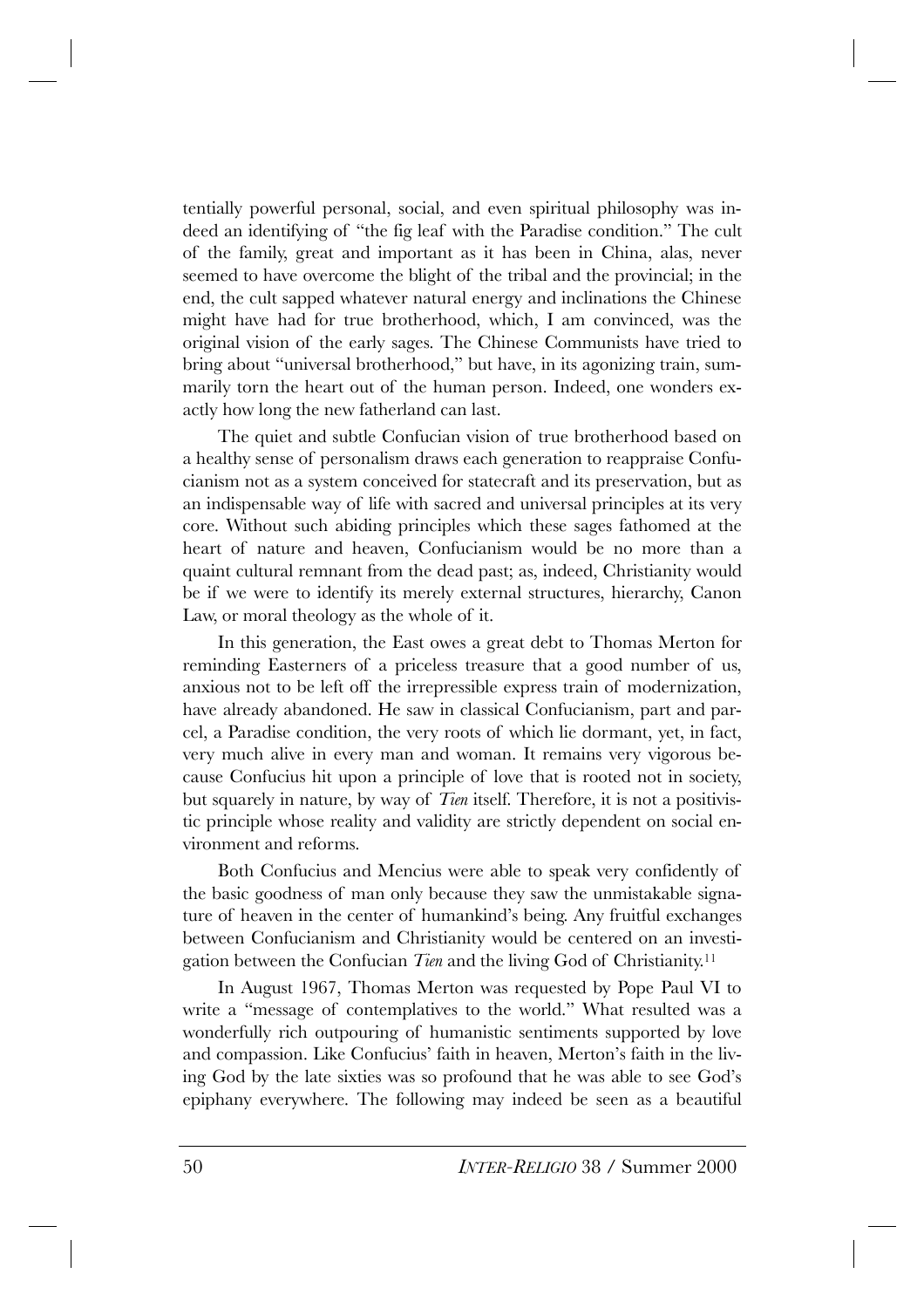flowering of Confucian humanism couched in the language of a twentieth century monk whose sentiments would have done even Confucius proud:

...if we once began to recognize...the true value of our own self, we would see that this value was the sign of God in our being...Fortunately, the love of our fellow man is given to us as the way of realizing this. For the love of our brother, our sister, our beloved, our wife, our child, is there to see with the clarity of God Himself that we are good. It is the love of my lover, my brothers or my child that sees God in me, makes God credible to myself in me. And it is my love for my lover, my child, my brother, that enables me to show God to him or her in himself or herself. Love is the epiphany of God in my poverty. (*HGL*, 157, letter to Dom Francis Decroix)

The basic message of Thomas Merton is that we are not alone and that both social and political harmony and moral and spiritual salvation demand the constant help of everyone we know.

#### **NOTES**

1. See also *Beyond East and West* (New York: Sheed and Ward, 1951) in which my father, John C. H. Wu, writing of his beloved country two years after the Communist takeover, sings nostalgically of the old China and laments the new:

Now China has changed. She has been dragged into the swirl and whirl of the world. Like a leaf in the west wind, like a flower fallen upon the everflowing Yangtze, she is no longer herself, but is being swept along against her will to an unknown destiny. I know she will survive all the storms and currents, and emerge victorious over all her trials and tribulations, but she will not recover the original tranquility of her soul and sweetness of her temper. Her music will no longer be flute-like, reverberating with clear wind and running water: it will be turned into something metallic and coarse, like the Wagnerian masterpieces. To her son, she will no longer be the tender Mother that she was, but will be transformed into a stern Father, a Father who will be as severe as the summer sun. China my Motherland is dead, long live my Fatherland! (p. 16)

- 2. A thorough investigation into this question can be found in Donald J. Munroís *The Concept of Man in Early China (*Stanford, California: University of Stanford Press, 1969) in which the author's main thesis is that "men, lacking inner defects, are perfectible through education." And adds, "The educational environment determines whether or not men will be good or evil, and educational reform is a key to the solution of urgent social and political problems.î (*Preface*, vii-viii)
- 3. See *The Courage for Truth: Letters to Writers*, p. 179. Its editor, Christine M. Bochen, writes the following introduction to Thomas Merton's letters to the Nicaraguan poet, Pablo Cuadra: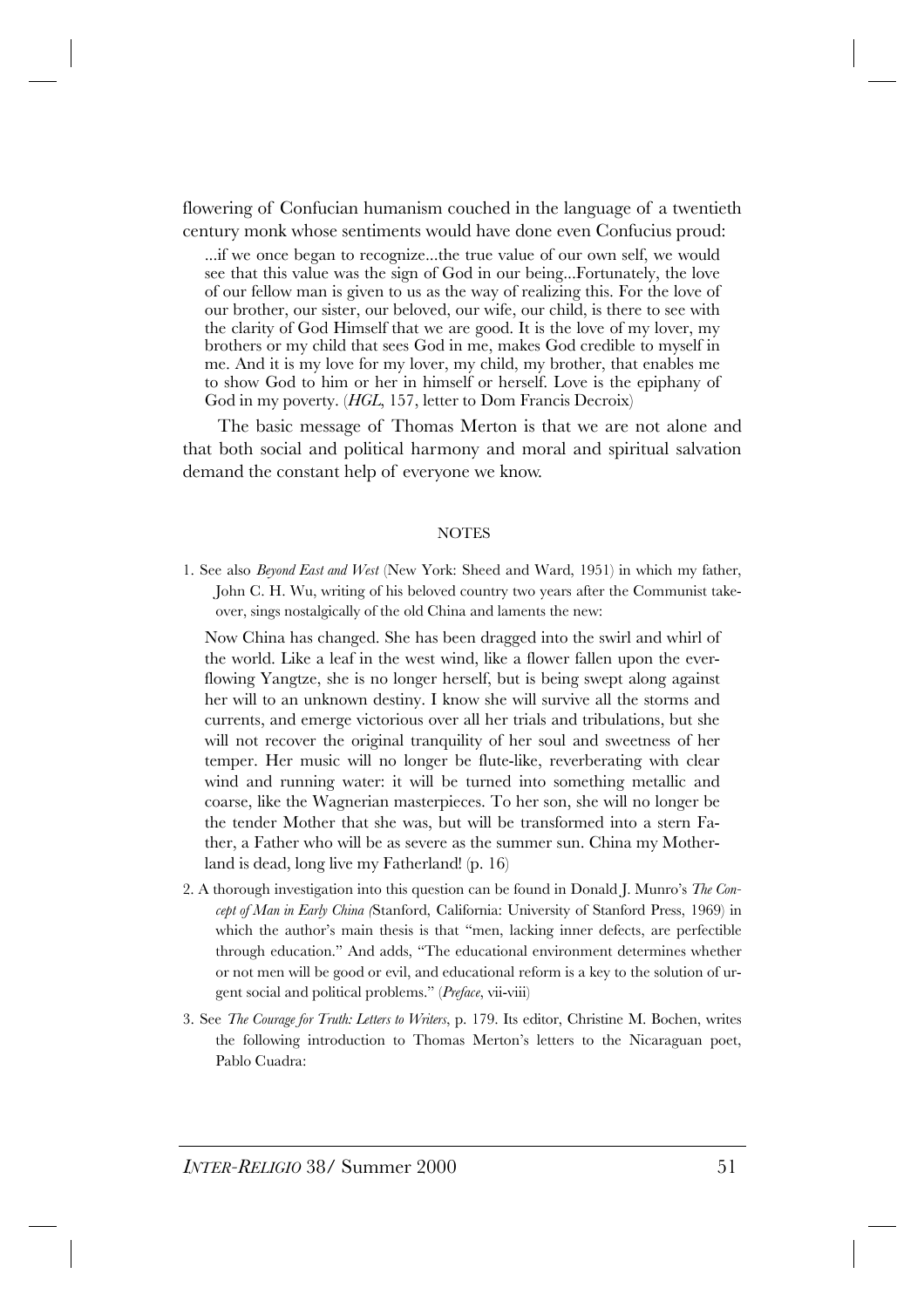In 1961, Merton wrote an article in the form of a letter to Cuadra. The wellknown "Letter to Pablo Antonio Cuadra Concerning Giants" was published in Nicaragua, Argentina and El Salvador, as well as in Mertonís *Emblems*. In it Merton denounced both the Soviet Union and the United States whom he labeled Gog and Magog. "Gog is a lover of power, Magog is absorbed in the cult of money: their idols differ and indeed their faces seem to be dead set against one another, but their madness is the same... Be unlike the giants, Gog and Magog. Mark what they do, and act differently... Their societies are becoming anthills, without purpose, without meaning, without spirit and joy." The letter was "a statement of where I stand morally, as a Christian writer," Merton wrote to Cuadra on September 18, 1961.

4. As Confucius says in the *Analects*, "The man of *jen*  $(42)$  wishing to establish his own character, also helps others along the path."  $(VI, 28)$ 

For an explanation of the notion of *reciprocity*, see Y. P. Mei's article, "The Basis of Social, Ethical, and Spiritual Values in Chinese Philosophyî (pp. 149-166) in *The Chinese Mind* (Honolulu, Hawaii: University of Hawaii, 1967) in which the author writes:

Confucius repeatedly spoke of his "one unifying principle," which is also rendered as "an all-pervading unity." This unifying principle is generally assumed to be *shu* (恕), reciprocity, which Confucius once said was the one word that might guide one's conduct throughout life. Reciprocity was stated to be "what you would not have others do unto you, do not (do) unto others," and this formula has usually been referred to as the Chinese Golden Rule... *Jen* is...the cornerstone of Confucianism, and it may be assumed that reciprocity,...is an expression of *jen*, and that it is just as proper to regard *jen* as the one unifying principle of all of Confucius' teachings. Historically, *jen* is a distinct Confucian concept, a concept little used before his time. (p. 152)

See also Wing-tsit Chan's "Chinese Theory and Practice," (pp. 11-30) in *The Chinese Mind*. Chan writes the following regarding the Golden Mean, or what he calls "central harmony":

Confucius said that "there is one thread that runs through my doctrines." ... The thread is...generally to be identical with the Confucian doctrine of central harmony (*chung yung*, Golden Mean). Indeed, the doctrine is of supreme importance in Chinese philosophy; it is not only the backbone of Confucianism, both ancient and modern, but also of Chinese philosophy as a whole. Confucius said that "to be central *(chung*) in our being and to be harmonious *(vung*) with all" is the supreme attainment in our moral life.  $(p. 35)$ 

- 5. For a rather extensive but wholly interesting elaboration and documentation on the ubiquitous issue of face in Chinese society, see "Face Saving as a Way of Life" (305-376) in Richard W. Hartzellís book, *Harmony in Conflict*.
- 6. Let Merton himself illustrate this point of *act as language*. In responding to my fatherís gift of Chinese calligraphy and poem which the older man gave the younger monk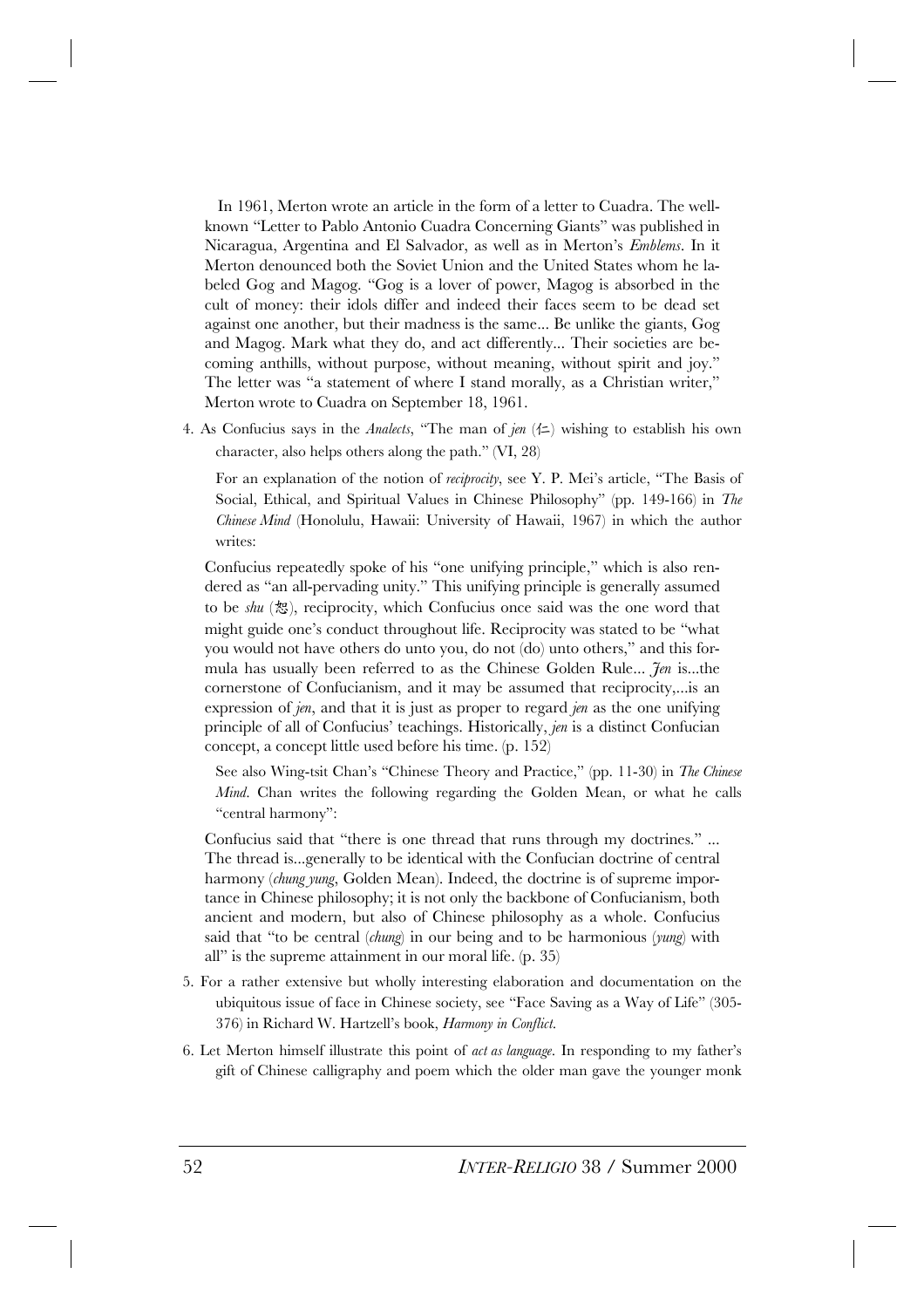the Chinese sobriquet, *Mei Teng*, "Silent Lamp," Merton in a typically playful Zen mood replies,

So it was moving to be "baptized" in Chinese with a name I must live up to. After all, a name indicates a divine demand. Hence I must be *Mei Teng*, a silent lamp, not a sputtering one.../Your calligraphy fascinates me, and of course so does the poem... I wish I could reply in kind, calligraphy and all. In desperation, or rather no, in considerable joy, I resort again to the green tea, and in fact the kettle is whistling by the fire right at my elbow, and the sun is rising over the completely silver landscape. *Instead of putting all this into a poem, I will let it be its own poem*. The silent steam will rise from the teacup and make an ideogram for you. Maybe sometime I will add a poem to it as an exclamation point of my own. But are such exclamation points needed? (*The Hidden Ground of Love*, p. 632, letter dated 12/28/65. Emphasis added)

(author's comment: The above seems to be an enormously large spiritual insight. Words can only serve as footnotes to what is. The action/act is always primary so long as it expresses the fullness of being. Hence the tree trees, the steam steams, man mans, brother brothers, etc. Anything less than "steam steams" is an alienation of/ from being. In "man mans," man is both the substantive and the predicate, and, in the end, there is, in fact, only "man," a merging of the doer and the doing. And if we really took all this very seriously, the rest would be silence.)

- 7. For a good historical discussion of this very important social and intellectual revolution in early 20th century Republican China, see Chow Tse-tsung's The May Fourth Move*ment*, especially 300-313 on the controversies surrounding the anti-Confucian movement which seemed to have set the intellectual, social and moral tone for the rest of the century in China.
- 8. See Chapter Two, "Confucianism: A Critical Reassessment of the Heritage" (pp. 34-67), in Julia Chingís *Confucianism and Christianity: A Comparative Study*. Some choice excerpts will have to suffice:

The critics today judge (Confucius) to have been "irrelevant" to his own time, indeed, a reactionary and counter revolutionary who impeded the course of history... His class-biased teachings can have no universal meaning, his thought was unoriginal, "eclectic," compromising, his scholarship was mediocre, and even his personal character is being assailed: he was no sage, but a hypocrite. (p. 52)

 The fall of Confucianism as an ethical system is bringing about a total spiritual vacuum. The alternative is to be the new, still evolving Maoist ethic, with its emphasis of serving the people. But the new ethic still lacks complete structuring and comes to the people, not from below, but from above. The message of Legalism is obvious. Faith in authority, that characteristic so much criticized in Confucianism, is not being assailed in itself. But the final arbiter of conscience has changed. It is now the state. (p. 60)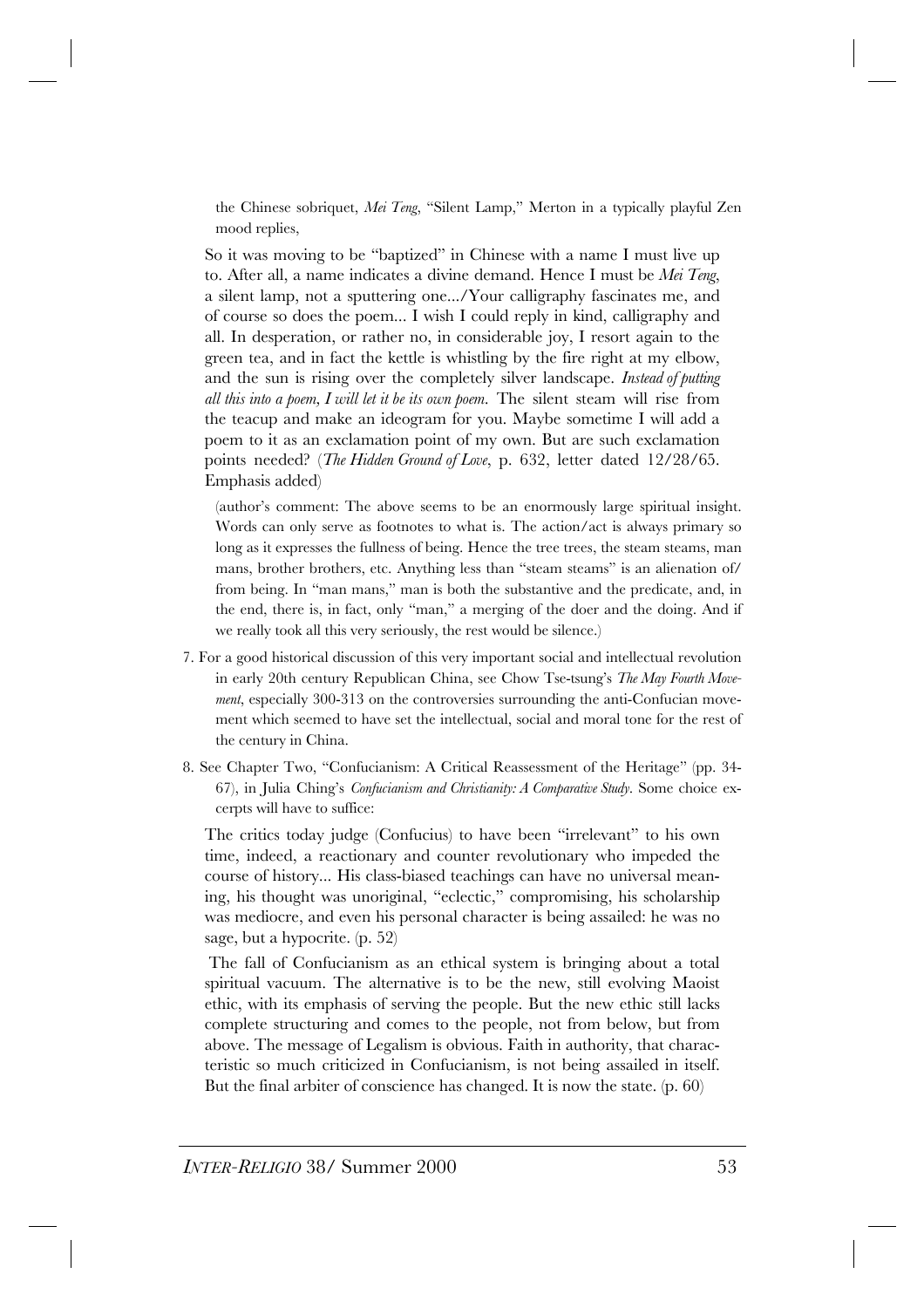Ching asks the question, Is Confucianism relevant?, to which she gives the following rather upbeat comments:

...if we...mean by it a dynamic discovery of the worth of the human person, of his possibilities of moral greatness and even sagehood, of his fundamental relationship to others in a human society based on ethical values, of a metaphysics of the self open to the transcendent, then Confucianism is very relevant, and will always be relevant.

And if, going further, we desire for Confucianism an openness to change and transformation, through confrontation with new values and ideas coming from other teachings-such as earlier from Buddhism-through a readiness to evaluate itself critically as well, then Confucianism is not only relevant but in possession of a future. (pp. 63-64)

9. The opening passage to *The Golden Mean*, or *Chung Yung*, one of *The Four Books*, goes as follows:

What is ordained by Heaven is called 'Nature'. Following out this Nature is called the *Tao* (or the natural law). The refinement of the natural law is called 'culture'.

Mencius, as if giving a teleological form to this basic ontological insight, says, "He who has exhaustively studied all his mental constitution knows his nature. Knowing his nature, he knows Heaven. To preserve one's mental constitution and nourish one's nature is the way to serve Heaven." (Book 7, Part 1, ch. 1, art. 1)

My father comments: "Thus, the mandate of Heaven, human nature and culture form a continuous series. The natural law is to be found by the mind in human nature itself, and to be further developed and applied by the mind to the ever-widening human relations under infinitely variable circumstances." (p. 17 in the essay, ìMenciusí Philosophy of Human Nature and Natural Law,î-15-37-in the *Essays of John C.H. Wu, Christian Humanism and Christian Spirituality*.)

10. Julia Ching capsulizes the early fate of Confucianism in her *Confucianism and Christianity:*

In 213 B.C. (the first emperor of the Ch'in dynasty-221-206 B.C.) ordered the burning of all books except those which dealt with medicine, divination and agriculture. Allegedly, he also ordered the burying alive of 460 scholars, in order to put an end to criticisms of his rule. It is not known how many of these were Confucians.

Confucianism remained underground, then revived and became dominant during the Han dynasty, where Emperor Wu (r. 140-87 B.C.) made it the state philosophy, supported by government patronage and an official educational system. But this could only happen at a certain cost to the teachings of Confucius themselves. The Confucianism that triumphed was no longer the philosophy of Confucius and Mencius. It had already absorbed many extraneous ideas...from Legalism and yin-yang cosmology and religious philosophy. It would emphasize—far more than Confucius and Men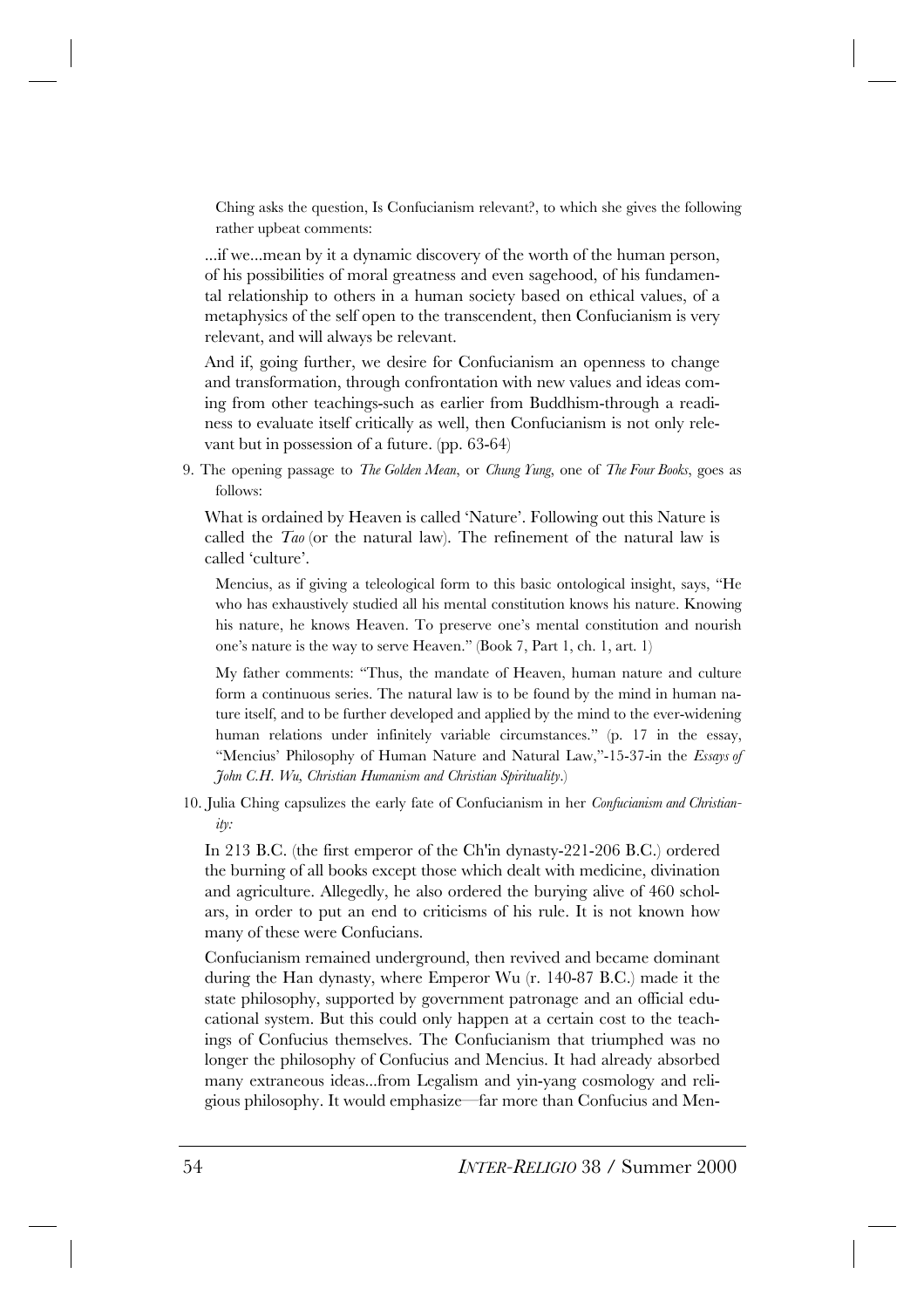cius did—the vertical and authoritarian dimensions of the five moral relationships... It was a triumph which has been described as a "Pyrrhic victory."  $(p. 40)$ 

Writing on the Legalists in his essay, "The Individual in Political and Legal Traditions," (pp. 340-364) in *The Chinese Mind*, my father says,

 ...by isolating the Rule of Law from the fundamental humanity of men (and women), (the Legalists) foredoomed it to a catastrophic collapse. (I) nstead of securing the rights and freedom of the individual, as it normally should, it became actually a ruthless instrument for dehumanizing the people... So far as China was concerned, this unhappy wedding spoiled the chance of a genuine balanced Rule of Law for over two millenniums.

 Of all these lines of thinking, the way of Confucius would seem to be the most balanced. It excels Mohism by its catholicity, and excels Buddhism by its sense of reality. It steers between the anarchistic tendencies of Taoism and the totalitarianism of the Legalists. It recognizes the need of unity, but at the same time it sees the desirability of diversity. As Confucius himself puts it, "Men of superior quality aim at harmony not uniformity; while the small-minded aim at uniformity, not harmony." This is in the best tradition of political wisdom, and is still a living ideal. (pp. 342-343)

11. For an excellent discussion on the affinities and disparities in the Confucian and Christian notions of God, respectively, see Chapter Four, "The Problem of God," (pp. 112-150) in Ching's *Confucianism and Christianity*. Ching notes, for example, "...the Confucian Classics clearly enunciate a belief in God as the source and principle of all things, the giver of life and the protector of the human race."  $(p. 118)$ 

#### WORKS CITED

- *Analects of Confucius*, The. Translated by Arthur Waley. New York: Vintage Books (a Division of Random House), 1938.
- Arendt, Hannah. *Men in Dark Times*. Orlando, Florida: Harcourt Brace Jovanovich, 1968.
- *Chinese Classics, The*. Translated by James Legge. Oxford University Press, 1939.
- Chinese Mind, The. Edited by Charles A. Moore. Honolulu, Hawaii: University of Hawaii Press, 1967.
- Ching, Julia. *Confucianism and Christianity: a Comparative Study*. Tokyo, New York and San Francisco: Kodansha International/USA
- Chow Tse-tsung. *The May Fourth Movement: Intellectual Revolution in Modern China*. Cambridge, Massuchusetts: Harvard University Press, 1960.
- Fingarette, Herbert. *Confucius-the Secular as Sacred*. New York: Harper and Row, Harper *Torchbooks, 1972.*
- *Merton Annual*, Volume 1. Edited by Robert E. Daggy, et. al. New York: AMS Press, Inc., 1988.